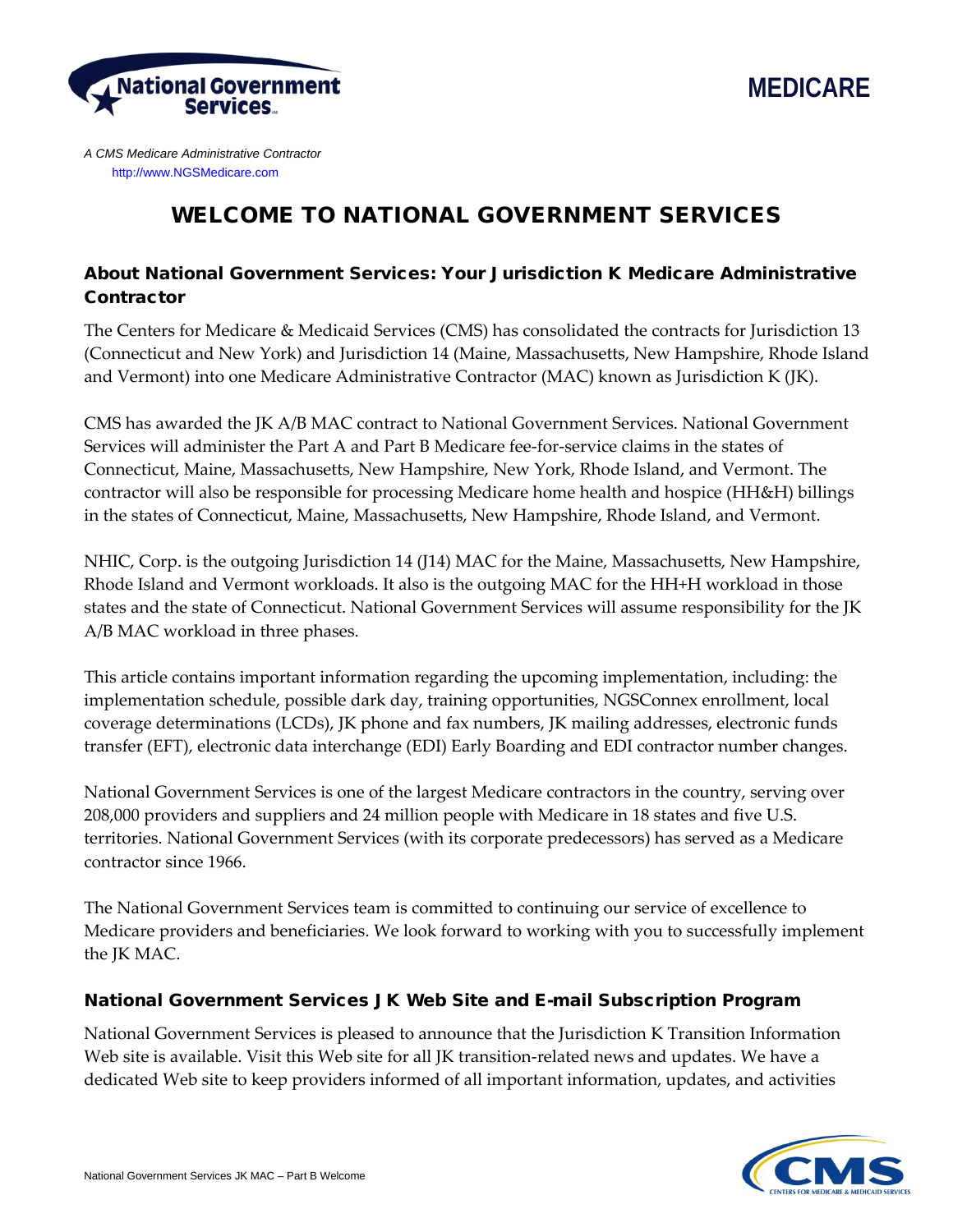pertaining to the JK transition. We encourage providers to check the JK transition Web site often as the information becomes available and is updated.

The following link will bring you to the Jurisdiction K Transition Information Web Site [http://www.NGSMedicare.com/wps/portal/ngsmedicare/jktransition.](http://www.ngsmedicare.com/wps/portal/ngsmedicare/jktransition) We encourage providers to subscribe to our E-mail Updates to receive current information about the transition. You can register for the National Government Services **E-mail Updates** program to receive important information about the JK MAC transition and upcoming training opportunities. Register today on the National Government Services Web site by doing the following:

- Go to the [http://www.NGSMedicare.com](http://www.ngsmedicare.com/wps/portal/ngsmedicare/welcome) **start page**
- Select your **line of business** as applicable
- Accept the **site attestation**
- Select **Publications > E-mail Updates** from the left navigation
- Select **Subscribe**
- Enter your **e-mail account information**
- Create your **profile**
- Select the desired **E-mail Update categories (be sure to include 'JK Transition')** and select **Submit**

Once registration is complete you will be notified by e-mail to confirm your account information.

The National Government Services Medicare Web site is designed to provide our beneficiaries and providers with information that is most relevant to them. The Web site will provide you with information about:

- Current news and relevant changes
- **Enrollment in Medicare**
- **Coverage issues**
- **Claims**
- **Review/appeals process**
- **Provider education & support**
- Resources for contacting Medicare
- The JK transition

## Implementation Schedule

National Government Services will assume responsibility for JK Part A, Part B, and HH&H workload in three segments based on workload and geographic location.

| Below are the transition cutover dates for each workload. |
|-----------------------------------------------------------|
|-----------------------------------------------------------|

| <b>CURRENT MAC</b>                                                | <b>STATE AND WORKLOAD</b>                                                                 | <b>CUTOVER DATE*</b>   |
|-------------------------------------------------------------------|-------------------------------------------------------------------------------------------|------------------------|
| National Government Services (J13)<br>Part A and Part B - Phase 1 | Connecticut (except HH&H) and New<br>York                                                 | 06/01/2013 (Completed) |
| NHIC, Corp. $(J14)$ Part A – Phase 2                              | Connecticut (HH&H only), Maine,<br>Massachusetts, New Hampshire,<br>Rhode Island, Vermont | 10/18/2013             |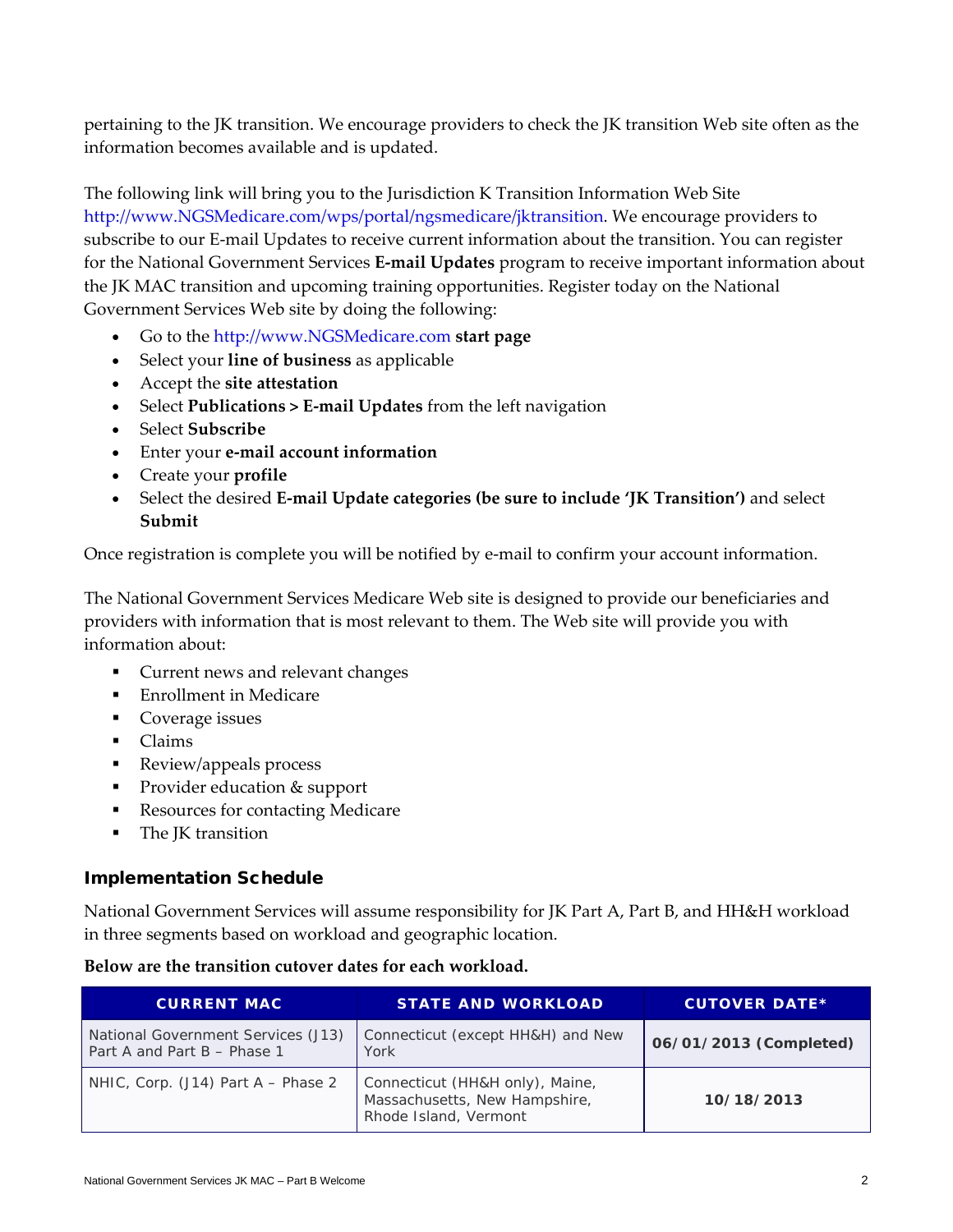| <b>CURRENT MAC</b>                 | <b>STATE AND WORKLOAD</b>                                     | <b>CUTOVER DATE*</b> |
|------------------------------------|---------------------------------------------------------------|----------------------|
| NHIC, Corp. (J14) Part B - Phase 3 | Maine, Massachusetts, New<br>Hampshire, Rhode Island, Vermont | 10/25/2013           |

It is important to note that NHIC, Corp. will transfer all pending and in-process operations to the National Government Services JK MAC on the cutover date listed above. Regardless of the date of service, the National Government Services JK MAC will handle all claims processing, provider enrollment agreements, customer service, and payments on these cutover dates.

# Transitioning to the National Government Services JK MAC

Our goal is to assure our provider and beneficiary communities that this will be a seamless transition with as few disruptions as possible. The National Government Services Team is committed to providing the Medicare community we serve with the highest level of service. We have developed a detailed plan to assume the workload from the outgoing Medicare contractor as well as a detailed communications plan to keep you informed.

The goal of our communications plan is to provide our Medicare community with concise information describing the changes you can expect and the key dates. We have established and maintained partnerships with key medical and professional associations, hospital and facility organizations, providers and provider groups who are providing the National Government Services Team with valuable feedback and assisting us with determining the most effective educational needs of the Medicare community as it relates to the transition.

The cutover dates established by CMS will approach rapidly. We will ensure that you have the detailed information you need regarding all aspects of transition including claims processing, appeals, EDI, EFT, provider customer care (PCC), provider enrollment, and interactive voice response (IVR), LCDs and ongoing provider outreach and education.

## **Possible System Dark Day for Part B Providers as a Result of the JK A/B MAC Transition**

On October 25, 2013, the Medicare Part B workload will be transition from NHIC, Corp. Medicare to the new National Government Services JK A/B MAC. In order to transition these workloads successfully, it may become necessary to impose a one-day system dark day. On dark days, Medicare online systems will not be available for either internal or external use. System dark days impact the availability of claims processing and payments, EDI transactions, the Provider Contact Center (PCC), and the IVR system. For the Medicare Part B workload cutover, CMS has approved Monday, October 28, 2013 as a dark day, **if necessary**, to verify all workloads have been transferred and the systems are working properly.

National Government Services JK systems will not be available on Saturday, October 26, 2013 and Sunday, October 27, 2013. We anticipate that the systems will be available on Monday, October 28, 2013 at 8:00 a.m. Eastern Time (ET). However, in the event there is a delay in the system availability on Monday, October 28, 2013, we will notify the provider community via our E-mail Updates and our JK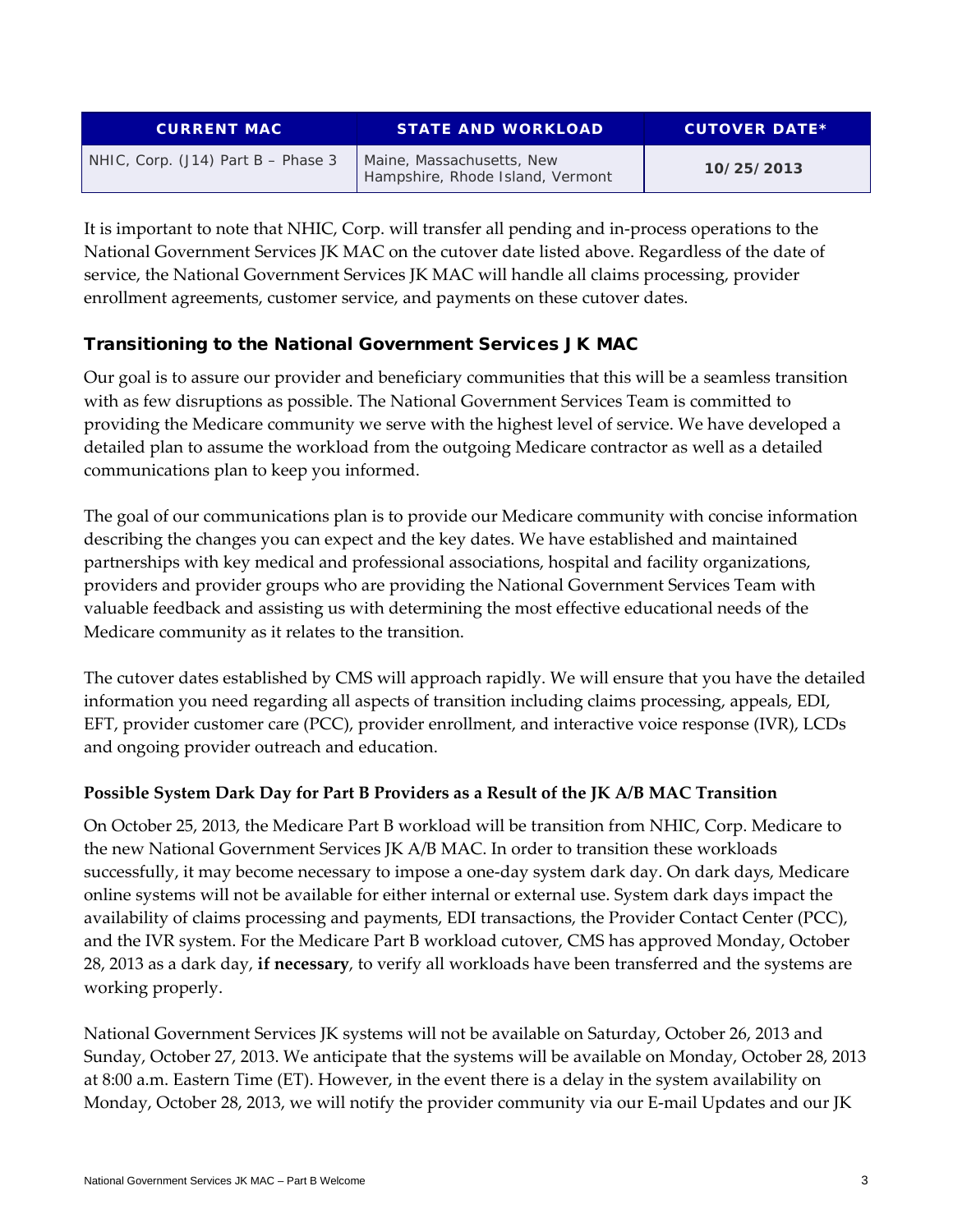transition Web site of the need to institute this dark day **no later than 7:00 a.m. ET on Monday, October 28, 2013**.

#### Educational Opportunities- Provider Outreach & Education

As your new MAC, our Provider Outreach & Education (POE) staff offers a robust training program to assist you in your day-to-day workings with the Medicare Program.

Each course is conducted in an interactive Webinar and requires prior registration. During each live training session, you will be able to view our presentation and materials and participate in the question and answer portion.

Visit our Web site for registration details at [http://www.NGSMedicare.com](http://www.ngsmedicare.com/) and select the Part B Medicare contract. On the Provider Specific Portal Home Page select the Training Events Calendar option under the Education and Training category (on the left hand side). Select the link for the session you wish to attend under Event Details and click on the link under Registration Information to register. Your registration is complete only when you receive a confirmation at your e-mail address immediately after submitting your registration. All times listed are in Eastern Time (ET).

#### **Jurisdiction K Transition Teleconferences**

The National Government Services POE department is conducting a series of Webinars to keep you informed about the JK transition and to answer your questions. We recommend you plan on attending at least one of the sessions.

Each two-hour session will provide you with information you need to be aware of during your transition from your current Medicare contractor to National Government Services.

These Webinars are an opportunity for sharing information about the transition and allows us to respond to your questions, listen to your concerns, and receive your feedback. This is your opportunity to speak directly to your incoming MAC on issues related to the JK transition. National Government Services will have a panel of subject matter experts available representing a wide variety of functions to answer your questions.

Topics include:

- National Government Services Who we are
- Transitioning lines of business and dates
- **Local coverage determinations**
- **Electronic funds transfer**
- EDI changes
- IVR & provider contact center
- Addresses & Web sites
- **NGSConnex**
- PC-ACE Pro32 free software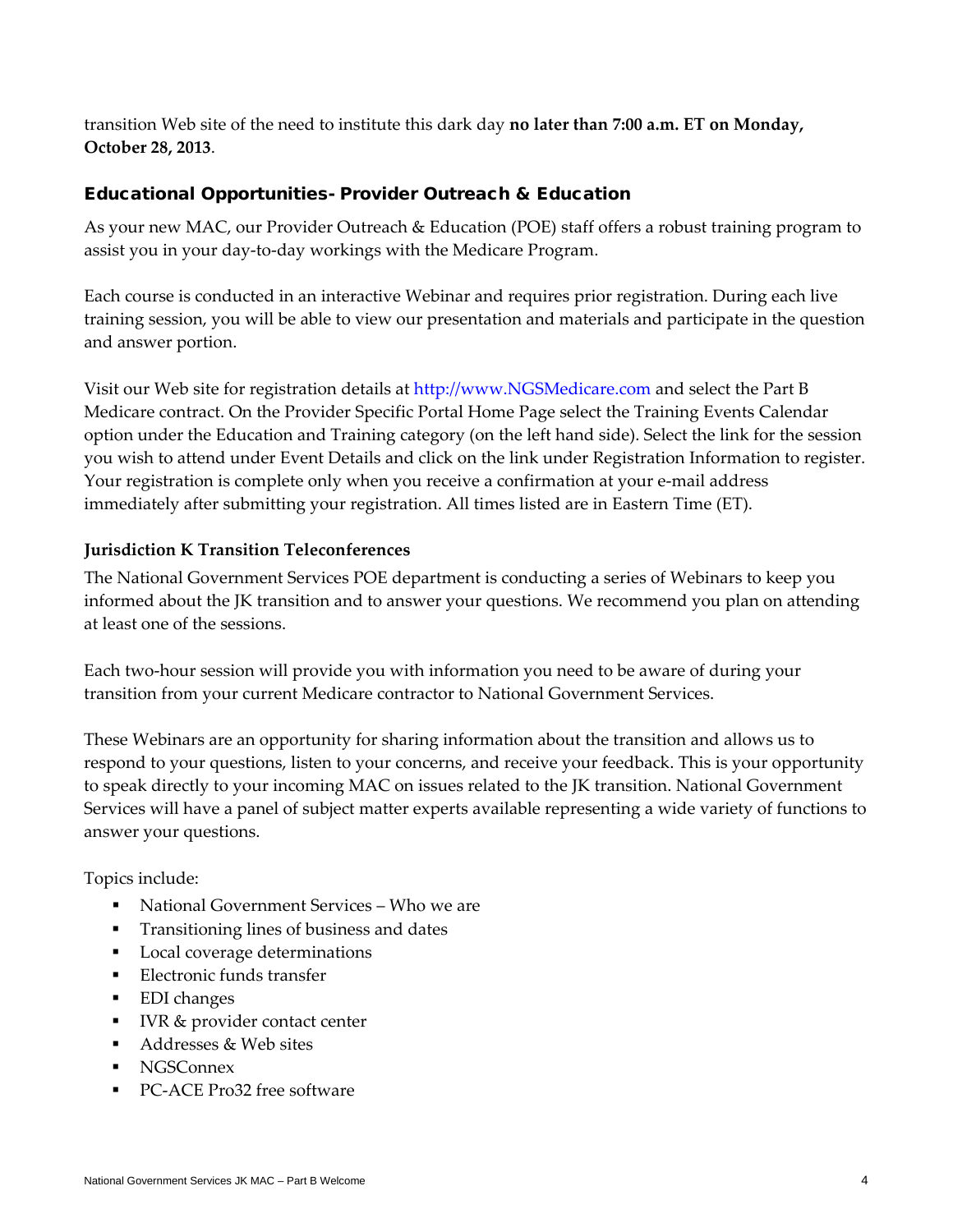## **Conference Details**

Please register for the appropriate line of business Webinar on our Web site at [http://www.NGSMedicare.com](http://www.ngsmedicare.com/) under the Training Events Calendar. You must preregister for the session and ask that you dial into the conference at least ten (10) minutes before the start time.

| LINE OF BUSINESS | <b>WEBINAR DATES</b>                                                                                                                                                                                                                                                                            |
|------------------|-------------------------------------------------------------------------------------------------------------------------------------------------------------------------------------------------------------------------------------------------------------------------------------------------|
| Part B           | Friday, October 4, 2013<br>Tuesday, October 8, 2013<br>Thursday, October 10, 2013<br>Wednesday, October 16, 2013<br>Friday, October 18, 2013<br>Tuesday, October 22, 2013<br>Thursday, October 24, 2013<br>Monday, October 28, 2013<br>Thursday, October 31, 2013<br>Thursday, November 7, 2013 |

## National Government Services Connex

NGSConnex is a free Web application developed by National Government Services just for you! NGSConnex allows you to access a wide array of self-service functions that save you time and money, such as:

- Obtain beneficiary eligibility information
- Query for your claims status
- Initiate and check the status of redeterminations and reopening requests
- View your provider/supplier demographic information
- **•** Query for your financial data
- Submit audit and reimbursement cost reports, letters, and supporting work papers (Part A providers only)
- Coming soon: claim submission capability

A Quick Steps Job Aid, available on the home page of [http://www.NGSConnex.com,](http://www.ngsconnex.com/) provides an overview of the NGSConnex application.

**Please Note:** Part B providers in Maine, Massachusetts, New Hampshire, Rhode Island and Vermont can sign up for NGSConnex as of September 23, 2013 and will be able to access the system after the transition to National Government Services takes place on October 25, 2013.

## Snapshot of Changes

National Government Services has been working with the outgoing Medicare contractor NHIC, Corp. to identify differences between our business and that of the outgoing contractor.

To date, we have identified the following areas of impact to the providers in the J14 states. Additional information will follow in this newsletter and future information will be posted to our Web site at [http://www.NGSMedicare.com/wps/portal/ngsmedicare/jktransition.](http://www.ngsmedicare.com/wps/portal/ngsmedicare/jktransition) As additional provider impacts are identified, we will post them to the Web site.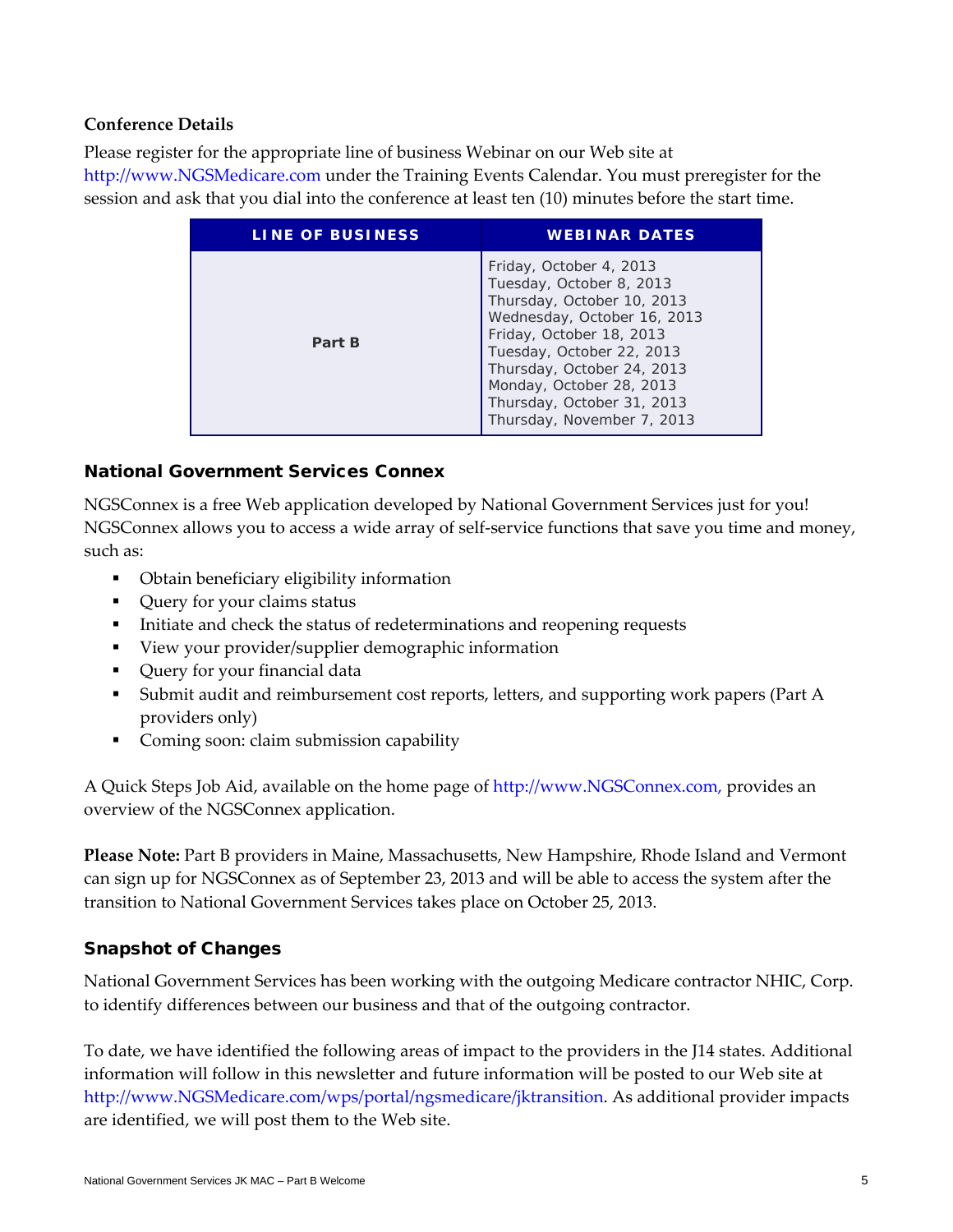- LCDs standardized throughout the jurisdiction
- New P.O. box numbers for use with JK MAC
- New IVR Telephone Numbers for use with JK MAC
- New Provider Contact Center telephone numbers for use with JK MAC
- New business telephone numbers for use with JK MAC
- **Fax on Demand Option, available through IVR**
- Telephone reopening unit (TRU) telephone numbers and process, available for Part B providers
- National Government Services Connex (Web-based portal application)
- New contractor IDs
- New EDI Connectivity Front end (M2)
- New EDI submitter and logon IDs
- New EDI P.O. box numbers/fax numbers for use with JK MAC
- PC-ACE Pro32 claims submission software

#### **What is Not Changing**

- **National Provider Identifier (NPI) and Provider Transaction Access Numbers (PTANs)** will transfer from NHIC, Corp.
- **EDI Logon/Submitter ID** National Government Services will obtain the existing EDI Logon/Submitter ID information from NHIC Corp.
- **EFT** will transfer to National Government Services
- **Administrative Simplification Compliance Act (ASCA) Waivers** for small providers to bill on paper will transfer to National Government Services

## National Government Services Phone and Fax Numbers

#### **Medicare Part B Provider Contact Center**

| <b>STATE</b>                                                                                                      | <b>INTERACTIVE</b><br><b>VOICE RESPONSE</b><br><b>SYSTEM NUMBER</b> | <b>TOLL-FREE</b><br><b>NUMBER</b>    | <b>FAX-ON-</b><br><b>DEMAND</b> | <b>WRITTEN GENERAL</b><br><b>INQUIRIES</b>                                                   |
|-------------------------------------------------------------------------------------------------------------------|---------------------------------------------------------------------|--------------------------------------|---------------------------------|----------------------------------------------------------------------------------------------|
| Jurisdiction K:<br>Connecticut, Maine,<br>Massachusetts, New<br>Hampshire, New York,<br>Rhode Island, and Vermont | 877-869-6504                                                        | 866-837-0241<br>TTY:<br>866-786-7155 | 866-709-1905                    | <b>National Government</b><br>Services, Inc.<br>P.O. Box 6189<br>Indianapolis, IN 46206-6189 |

#### **Hours Available**

**Monday-Friday:** 8:00 a.m.–5:00 p.m. ET **Training Closure Time:** Thursdays, 2:00–4:00 p.m. ET

#### **Provider Customer Care Representative Assistance**

The National Government Services PCC representatives are available to assist you with a wide-range of Medicare coverage and billing-related inquiries.

Please review the following information for a better understanding of the types of inquiries the PCC representatives are available to assist you with.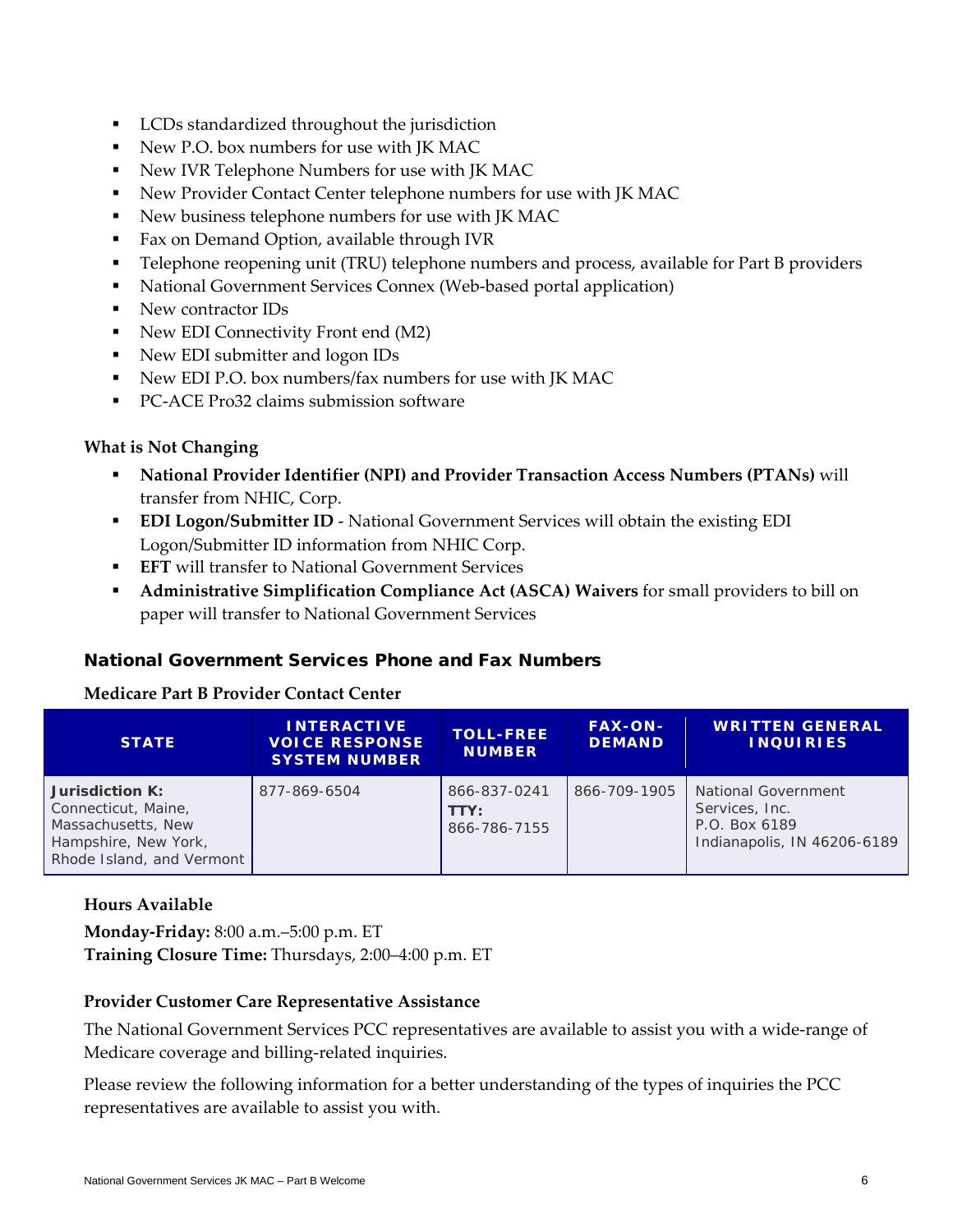#### **Customer care representatives are available to:**

- o clarify why a claim processed the way it did;
- o assist with general Medicare information/billing questions;
- o provide guidance on how to use the IVR system and the National Government Services Web site; and
- o assist with complex issues that cannot be addressed through the IVR system.
- **Customer care representatives are not able to:**
	- o provide claim status, beneficiary eligibility, or any other information that is available through the IVR system;
	- o provide information on what modifiers, diagnosis codes, current procedural terminology (CPT) codes or Healthcare Common Procedure Coding System (HCPCS) to use for specific claims or beneficiaries;
	- o preauthorize any type of service or supply; and
	- o answer inquiries from beneficiaries or their representatives.

## **Interactive Voice Response System Hours Available\***

Monday–Friday: 6:00 a.m.–7:00 p.m. ET Saturday: 7:00 a.m.–3:00 p.m. ET

**\***IVR system hours represent general availability for access to all menu options. The [IVR system](http://www.ngsmedicare.com/ngs/portal/ngsmedicare/b_provider%20contact%20center/!ut/p/a1/rVHRboIwFP0VffBx6VWg4CNxw8zJSMbchBdTywVrpGCpZJ-_ojHbC3NL1pf23px7bs85JCVrkkrWioJpUUl26OqUbmARz_zAsQHCKcCjT-NgPgfLno4NIOkHRM-TH-cjh7yTlKRc6lrvSCKLpsRMcKaQV1Kj1CP41huBwqY6KY7NCDoA43pwMu_tplZVKzJUg2ubm2FUHXnNCsywEYU8V1xkJOG2taUAYJvbpVnO3EmGLtoU0eU0x6usnuPDLVvOsm4YcwH0r0jMH9wvhmge3BuG8asXPYUPqzeHxH8QtPhFkGJ_PKa-iaPz_kOT9f_nYbZMVDgLiy4XvbsTMq_Iuh9fl6vS2-dL-uKB5RzapT8cfgKNiitb/dl5/d5/L2dBISEvZ0FBIS9nQSEh/?1dmy&urile=wcm%3apath%3a%2Fngsmedicarecontent%2Fngsmedicare%2Fresources%2Fcontact%2Bus%2Finteractive%2Bvoice%2Bresponse%2Bsystem%2B%25283%2529) is available 24-hours a day, seven days a week. Menu options that require system access (e.g., the Common Working File [CWF]) are limited to that system's availability.

## **Fax on Demand**

With Fax-on-Demand you have the ability to order common National Government Services and CMS forms and/or documents by phone to be faxed to a number requested by you. Using Fax-on-Demand is simple and efficient!

- 1. **Call 866-709-1905;** you will be asked to input the fax number you would like the form and/or document faxed.
- 2. When prompted enter the [Catalog ID#](http://www.ngsmedicare.com/ngs/portal/ngsmedicare/b_provider%20contact%20center/!ut/p/a1/rVHRboIwFP0VffBx6VWg4CNxw8zJSMbchBdTywVrpGCpZJ-_ojHbC3NL1pf23px7bs85JCVrkkrWioJpUUl26OqUbmARz_zAsQHCKcCjT-NgPgfLno4NIOkHRM-TH-cjh7yTlKRc6lrvSCKLpsRMcKaQV1Kj1CP41huBwqY6KY7NCDoA43pwMu_tplZVKzJUg2ubm2FUHXnNCsywEYU8V1xkJOG2taUAYJvbpVnO3EmGLtoU0eU0x6usnuPDLVvOsm4YcwH0r0jMH9wvhmge3BuG8asXPYUPqzeHxH8QtPhFkGJ_PKa-iaPz_kOT9f_nYbZMVDgLiy4XvbsTMq_Iuh9fl6vS2-dL-uKB5RzapT8cfgKNiitb/dl5/d5/L2dBISEvZ0FBIS9nQSEh/?1dmy&urile=wcm%3apath%3a%2Fngsmedicarecontent%2Fngsmedicare%2Fresources%2Fcontact%2Bus%2Ffax%2Bon%2Bdemand%2Bcatalog%2Bid%2Band%2Bdescriptions) from the list of available forms and documents.
- 3. After you enter the Catalog  $ID#$  hang up and wait for the form or document to come through your fax line.

## **Provider Enrollment Inquiries**

## **Toll-Free Provider Enrollment Telephone Number**

The Customer Care Department now offers a direct toll-free telephone number for provider enrollment inquiries. Please use the following toll-free telephone number to speak with someone regarding provider enrollment.

**Jurisdiction K:** 888-379-3807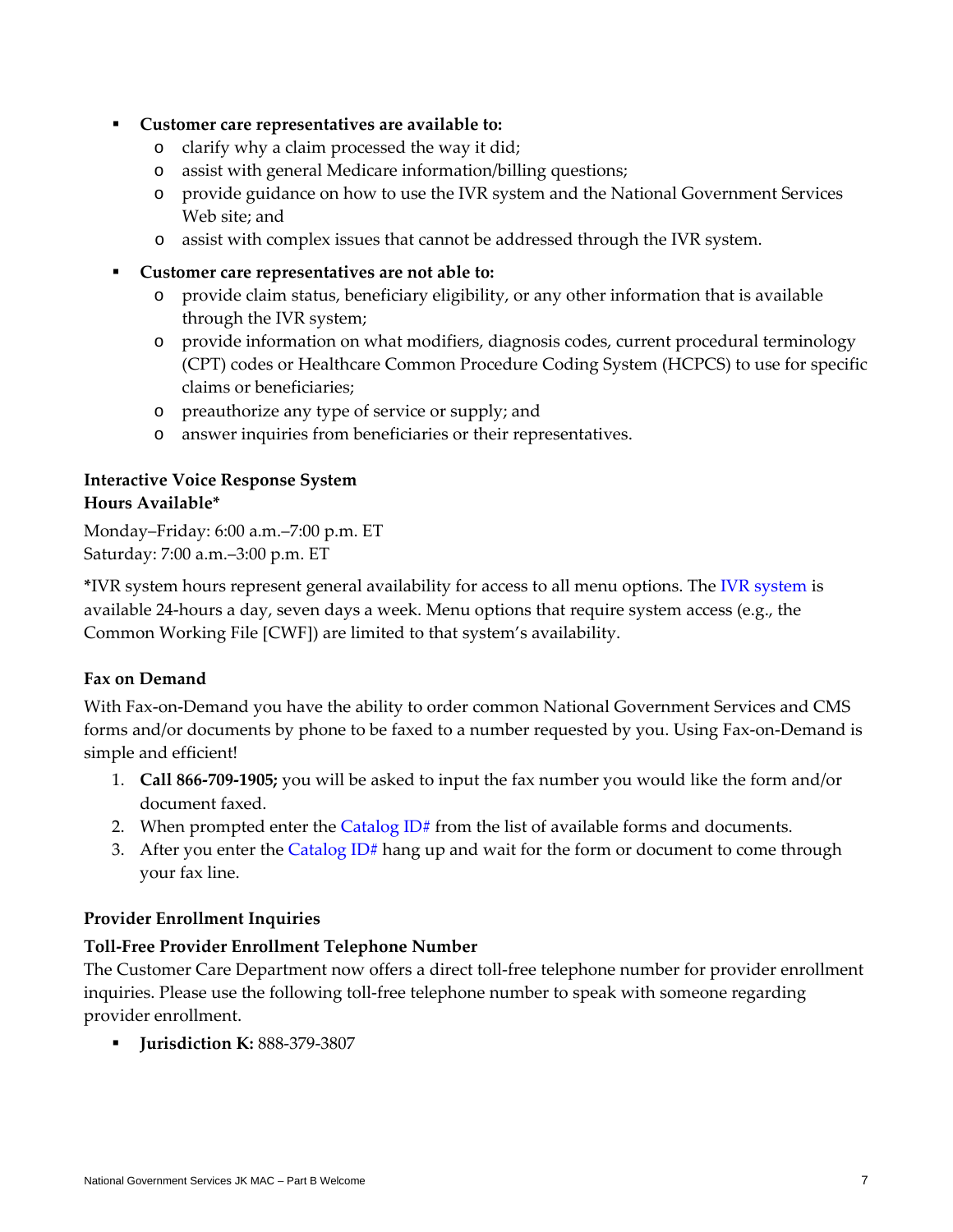#### **Telephone Reopenings**

Providers may request a reopening of the original claims processing decision by contacting the [Telephone Reopening Unit \(TRU\).](http://www.ngsmedicare.com/ngs/portal/ngsmedicare/telephone%20reopenings/!ut/p/a1/rZNLc4IwFIX_ii5cOokaEZZokfGBWK2jsHECXjAqASFj23_fRO1oZ3wtyuoeOPdO-M4N8tEC-ZweWEwFSzndKe1rS9yfdsxuk2DsGBj3TG3atW3cILomDZ4y3HlM_LC_R377bxvcUf1h_4CgOfKRX9ADhGm6ZaBUuAOaX-TEsnvu6PiBi0yskcfjIoEVC2kuu7gALir46l0F53Bg8FnK8jSEoqhgmmVAd7IQsINsnXIo5ZBmwJlsU5MzGsMKChbzowrZCnlRVMN1Q8eENAIDh0EAZBVFQDSAVqhFx7MN3TbyxjQXpfZjEgrVkySOJJ6wPBnuh-XJM7QuE1y7-yYn1D50d-BYs5GGpmrGvOMs32fWRLqvyEt1TV7KM3lZXf_n64D6LyxfPXc6TqwSEOsq41GKFjdDkla22e99U66ByvxLoMU_78H8LzzbGHZx790htqUbNWzJq4DRnIbqZp04nmuvUNTWKEtms-3E1jcQNKPpOElMczyq-sF3o-klZrn8A15gtMI!/dl5/d5/L3dHQSEvUUtRZy9nQSEh/?1dmy&urile=wcm%3apath%3a%2Fngsmedicarecontent%2Fngsmedicare%2Fresources%2Fcontact%2Bus%2Fappeals%2Bcontact%2Binformation%2B-%2Bpart%2Bb)

The TRU can be used when you wish to revise the initial determination or redetermination of a specific service or claim for minor clerical errors. If you have a general question or need to talk to someone about an issue that cannot be reopened, please contact our [PCC.](http://www.ngsmedicare.com/ngs/portal/ngsmedicare/telephone%20reopenings/!ut/p/a1/rZNLc4IwFIX_ii5cOokaEZZokfGBWK2jsHECXjAqASFj23_fRO1oZ3wtyuoeOPdO-M4N8tEC-ZweWEwFSzndKe1rS9yfdsxuk2DsGBj3TG3atW3cILomDZ4y3HlM_LC_R377bxvcUf1h_4CgOfKRX9ADhGm6ZaBUuAOaX-TEsnvu6PiBi0yskcfjIoEVC2kuu7gALir46l0F53Bg8FnK8jSEoqhgmmVAd7IQsINsnXIo5ZBmwJlsU5MzGsMKChbzowrZCnlRVMN1Q8eENAIDh0EAZBVFQDSAVqhFx7MN3TbyxjQXpfZjEgrVkySOJJ6wPBnuh-XJM7QuE1y7-yYn1D50d-BYs5GGpmrGvOMs32fWRLqvyEt1TV7KM3lZXf_n64D6LyxfPXc6TqwSEOsq41GKFjdDkla22e99U66ByvxLoMU_78H8LzzbGHZx790htqUbNWzJq4DRnIbqZp04nmuvUNTWKEtms-3E1jcQNKPpOElMczyq-sF3o-klZrn8A15gtMI!/dl5/d5/L3dHQSEvUUtRZy9nQSEh/?1dmy&urile=wcm%3apath%3a%2Fngsmedicarecontent%2Fngsmedicare%2Fresources%2Fcontact%2Bus%2Fb_provider%2Bcontact%2Bcenter)

TRU representatives will reopen claims to correct minor, uncomplicated, provider or carrier clerical errors or omissions. However, TRU representatives cannot add items or services that were not previously billed.

**Please Note:** Reopenings are granted at the contractor's discretion; a claim may not be appealed if the contractor decides not reopen the claim.

With the availability of the electronic remittance advice you can know the outcome prior to the complete finalization of a claim. Please ensure the claim has finalized prior to calling the TRU line to request changes to the claim.

**Note:** Unsolicited faxes will not be processed and will be returned to the sender.

#### **Contacting the Telephone Reopening Unit**

[TRU](http://www.ngsmedicare.com/ngs/portal/ngsmedicare/telephone%20reopenings/!ut/p/a1/rZNLc4IwFIX_ii5cOokaEZZokfGBWK2jsHECXjAqASFj23_fRO1oZ3wtyuoeOPdO-M4N8tEC-ZweWEwFSzndKe1rS9yfdsxuk2DsGBj3TG3atW3cILomDZ4y3HlM_LC_R377bxvcUf1h_4CgOfKRX9ADhGm6ZaBUuAOaX-TEsnvu6PiBi0yskcfjIoEVC2kuu7gALir46l0F53Bg8FnK8jSEoqhgmmVAd7IQsINsnXIo5ZBmwJlsU5MzGsMKChbzowrZCnlRVMN1Q8eENAIDh0EAZBVFQDSAVqhFx7MN3TbyxjQXpfZjEgrVkySOJJ6wPBnuh-XJM7QuE1y7-yYn1D50d-BYs5GGpmrGvOMs32fWRLqvyEt1TV7KM3lZXf_n64D6LyxfPXc6TqwSEOsq41GKFjdDkla22e99U66ByvxLoMU_78H8LzzbGHZx790htqUbNWzJq4DRnIbqZp04nmuvUNTWKEtms-3E1jcQNKPpOElMczyq-sF3o-klZrn8A15gtMI!/dl5/d5/L3dHQSEvUUtRZy9nQSEh/?1dmy&urile=wcm%3apath%3a%2Fngsmedicarecontent%2Fngsmedicare%2Fresources%2Fcontact%2Bus%2Fappeals%2Bcontact%2Binformation%2B-%2Bpart%2Bb) representatives are available Monday, Tuesday, Wednesday and Friday, 8:00 a.m.–4:00 p.m. ET. On Thursdays, the TRU will open at 8:00 a.m. and close at 3:30 p.m. ET for training.

**Telephone Reopening Contact Number:** 888-812-8905

## **Written Correspondence and Inquiries**

Download and input your inquiry directly onto the [Medicare Correspondence Request Form.](http://www.ngsmedicare.com/ngs/wcm/connect/ab8b200046a6edaeb677be20f10166d0/292_0813_Medicare_Correspondence_Request_Form_070913_508.pdf?MOD=AJPERES) Once completed, print and send to the appropriate address as indicated on the form. Please mail all written inquiries to:

 **Connecticut, Maine, Massachusetts, New Hampshire , New York, Rhode Island and Vermont Inquiries** 

National Government Services, Inc. P.O. Box 6189 Indianapolis, IN 46206-6189

**Freedom of Information Act Inquiries** National Government Services, Inc. P.O. Box 6131 Indianapolis, IN 46206-6131 **Fax:** 317-841-4518

## National Government Services Mailing Addresses

In our efforts to provide better service to our providers, National Government Services has established new mailing addresses and P.O. boxes to serve the provider community*.*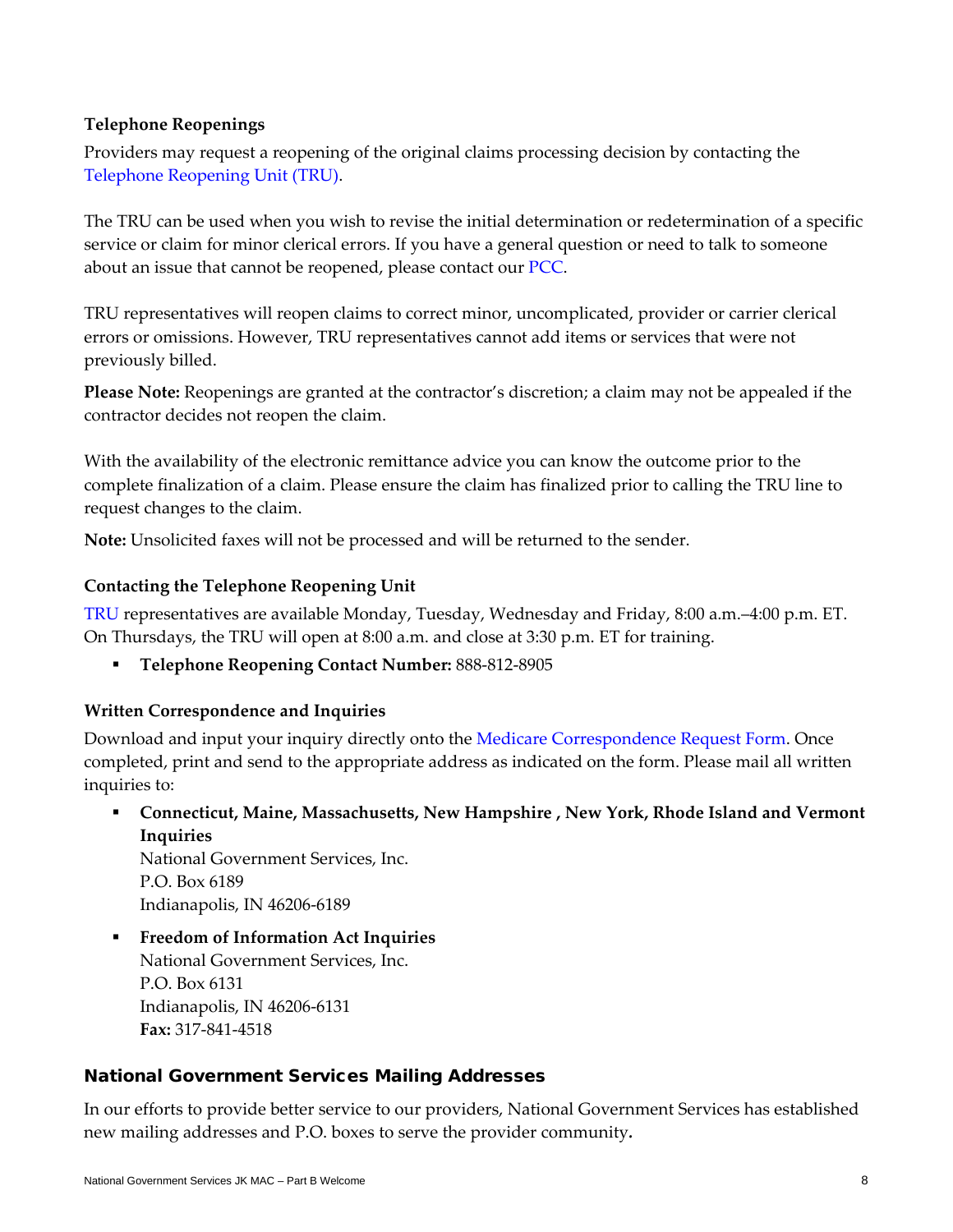Below is a listing of our most common mailing addresses. A detailed listing of all National Government Services addresses and P.O. boxes will be published to the [National](http://www.ngsmedicare.com/) Government Services Web site within two weeks of your segment cover date (see Implementation Schedule).

| <b>BUSINESS FUNCTION</b>                                                                   | <b>MAILING ADDRESS</b>                                                                           |
|--------------------------------------------------------------------------------------------|--------------------------------------------------------------------------------------------------|
| Administration Simplification Compliance Act<br><b>Waiver Request Forms</b>                | National Government Services, Inc.<br>Attn: ASCA<br>P.O. Box 7022<br>Indianapolis, IN 46207-7022 |
| Appeals<br>(redeterminations and written reopenings)                                       | National Government Services, Inc.<br>P.O. Box 7111<br>Indianapolis, IN 46207-7111               |
| Claims<br>(CMS-1500 claim forms)                                                           | National Government Services, Inc.<br>P.O. Box 6178<br>Indianapolis, IN 46206-6178               |
| Electronic Data Interchange Customer Support<br>(electronic billing forms and inquiries)   | National Government Services, Inc.<br>P.O. Box 7111<br>Indianapolis, IN 46207-7111               |
| Provider Enrollment<br>(CMS-855 forms or new electronic funds<br>transfer [EFT] [CMS-588]) | National Government Services, Inc.<br>P.O. Box 7149<br>Indianapolis, IN 46206-7149               |
| Provider Written General Inquiries                                                         | National Government Services, Inc.<br>P.O. Box 6189<br>Indianapolis, IN 46206-6189               |

We encourage you to send business mail via the United States Postal Service (USPS). The USPS delivers to specific P.O. boxes allowing for faster receipt, timely processing, and enhanced service to you.

## Local Coverage Determinations

An LCD is a decision made by a MAC whether to cover a particular service on a MAC-wide basis in accordance with Section 1862(a)(1)(A) of the Social Security Act (i.e., a determination as to whether the service is reasonable and necessary). LCDs were established by Section 522 of the Benefits Improvement and Protection Act (BIPA). More information is available on the CMS Web site regarding the [Medicare Coverage Determination Process.](http://www.cms.gov/Medicare/Coverage/DeterminationProcess/index.html?redirect=/DeterminationProcess/04_LCDs.asp#TopOfPage)

## **LCDs and the JK Transition**

- The final list of LCDs effective for JK is available. These LCDs are effective for Part A providers in Maine, Massachusetts, New Hampshire, Rhode Island, and Vermont on October 18, 2013. They will be effective for Part B providers in Maine, Massachusetts, New Hampshire, Rhode Island, and Vermont on October 25, 2013.
- For all Connecticut and New York providers, the LCDs were in effect on June 1, 2013, with the exception of L34186 (Reduction Mammaplasty) and L34187 (Scanning Computerized Ophthalmic Diagnostic Imaging [SCODI]), which will be effective October 18, 2013.
- To access a complete list of LCDs by contractor or state, visit the CMS Medicare Coverage [Database](http://www.cms.gov/medicare-coverage-database/overview-and-quick-search.aspx) Web site.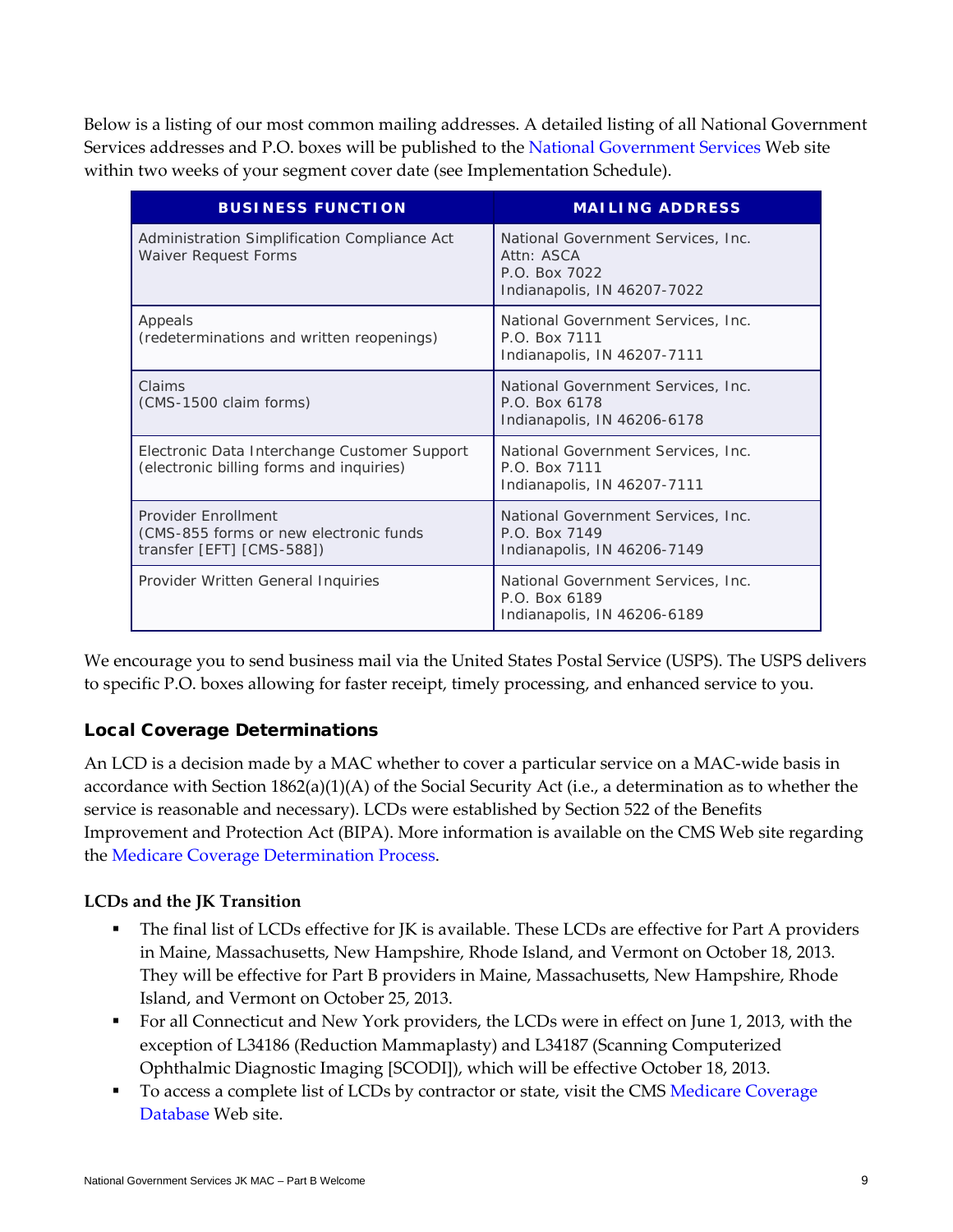## **JK LCD Roster**

National Government Services has determined the roster of LCDs that will apply to all Part A and Part B providers within JK. This roster was developed under the combined experience of Medicare contractor medical directors, who reviewed each active policy in Connecticut, Maine, Massachusetts, New Hampshire, New York, Rhode Island and Vermont. Policies chosen for the final roster met a set of criteria, including identified Comprehensive Error Rate Testing (CERT) errors (especially repetitive errors), high volume/high dollar/pervasive problems, patient safety issues and other parameters.

- L26003 Biologic Products for Wound Treatment and Surgical Interventions
- L26841 Botulinum Toxins
- L26890 Breast Imaging Mammography/Breast Echography (Sonography)/Breast MRI/Ductography
- L26375 B-type Natriuretic Peptide (BNP) Testing
- L26880 Cardiac Catheterization and Coronary Angiography
- L25907 Cardiac Computed Tomography (CCT) and Coronary Computed Tomography Angiography (CCTA)
- L25447 Cardiac Output Measurement Thoracic Electrical Bioimpedance
- L26859 Cardiovascular Nuclear Medicine
- L26853 Cataract Extraction
- L25275 Category III CPT® Codes
- L27350 Chiropractic Services
- L32965 Circulating Tumor Cell (CTC) Assay
- L26404 Colonoscopy/Sigmoidoscopy/Proctosigmoidoscopy
- L32589 Combined Ovarian Cancer Biomarker Tests
- L25233 Computed Tomographic (CT) Colonography
- L28142 Corneal Pachymetry
- L27373 Debridement Services
- L25820 Drugs and Biologicals, Coverage of, for Label and Off-Label Uses
- L32963 EEG 24 Hour Monitoring
- L25211 Erythropoiesis Stimulating Agents (ESA)
- L32977 Galectin-3
- L32454 Implantable Miniature Telescope (IMT)
- L28490 Incision and Drainage (I & D) of Abscess of Skin, Subcutaneous and Accessory Structures
- L25367 Magnetic Resonance Angiography (MRA)
- L26869 Nerve Conduction Studies (NCS)/Electromyography (EMG)
- L32456 Noncovered Services
- L27355 Non-Invasive Vascular Studies
- L28178 Nonvascular Extremity Ultrasound
- L26441 Ophthalmic Biometry for Intraocular Lens Power Calculation
- L25466 Ophthalmology: Posterior Segment Imaging (Extended Ophthalmoscopy and Fundus Photography)
- L32945 Osteopathic Manipulative Treatment
- L26884 Outpatient Physical and Occupational Therapy Services
- L28529 Pain Management
- L28497 Panretinal (Scatter) Laser Photocoagulation
- L28395 Percutaneous Coronary Intervention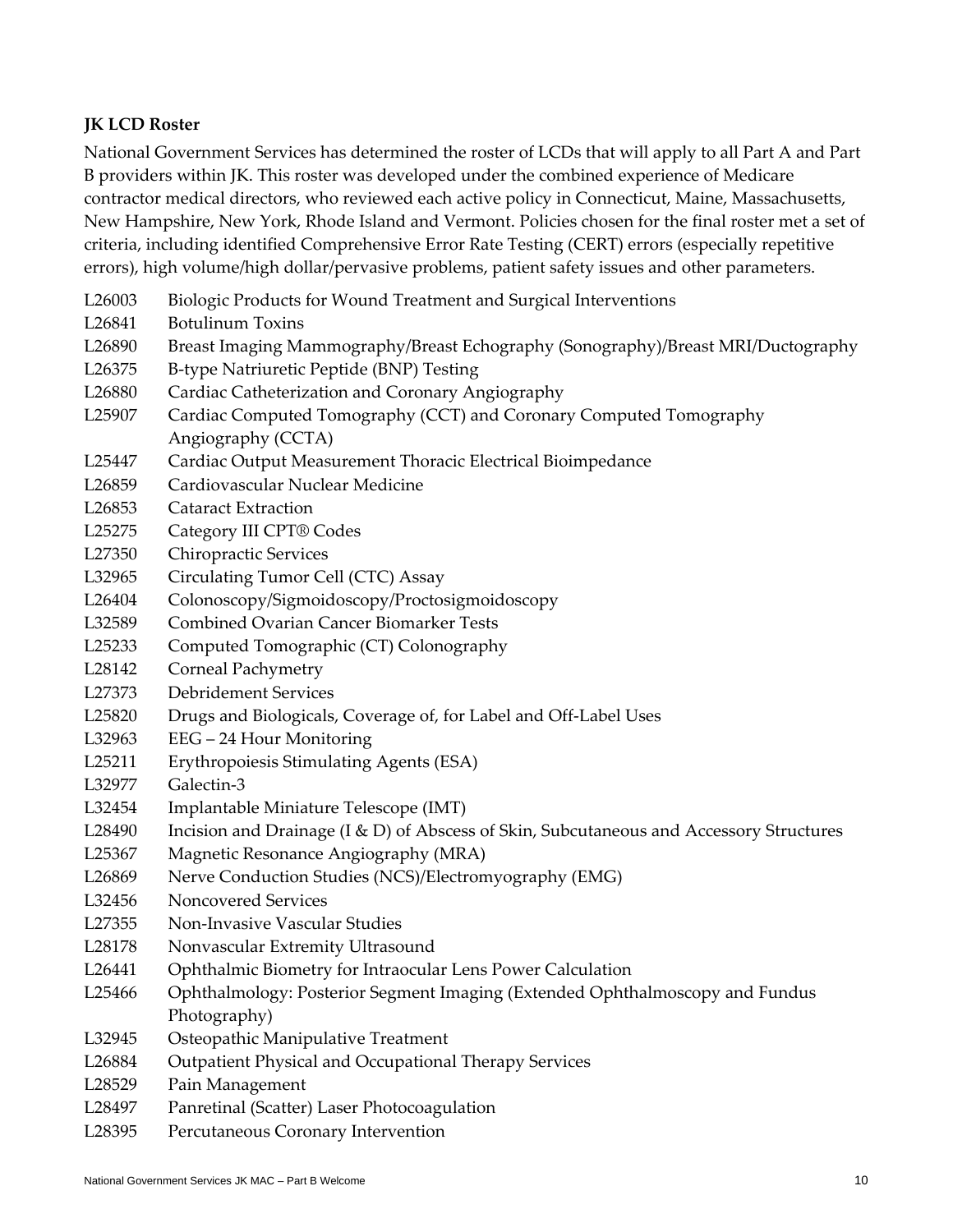- L31391 Posterior Tibial Nerve Stimulation for Voiding Dysfunction
- L25507 Psychiatric Inpatient Hospitalization
- L26398 Psychiatric Partial Hospitalization Programs
- L26895 Psychiatry and Psychology Services
- L28145 Qualitative Drug Screening
- L28463 RAST Type Tests
- L34186 Reduction Mammaplasty
- L27362 Removal of Benign Skin Lesions
- L26426 Routine Foot Care and Debridement of Nails
- L34187 Scanning Computerized Ophthalmic Diagnostic Imaging (SCODI)
- L27404 Speech-Language Pathology
- L26863 Stretta Procedure
- L32038 Transcranial Magnetic Stimulation
- L27381 Transesophageal Echocardiography (TEE)
- L26876 Transrectal Ultrasound
- L27360 Transthoracic Echocardiography (TTE)
- L26851 Urodynamics
- L25519 Varicose Veins of the Lower Extremity, Treatment of
- L26439 Vertebroplasty and Vertebral Augmentation (Percutaneous)
- L26367 Visual Fields Testing
- L29510 Vitamin D Assay Testing

**Please Note:** New LCD and minor change for Connecticut and New York providers:

- Reduction Mammaplasty (L34186)
- $\blacksquare$  SCODI (L34187)
	- o Provisions for anterior segment imaging

## Provider Enrollment

Providers are not required to complete a new CMS-855 enrollment form as part of the JK MAC transition. CMS maintains provider enrollment information in the National Provider Enrollment Chain Ownership System (PECOS). National Government Services can access provider enrollment data on file at the cutover to the JK MAC.

If you need to make changes to your provider file prior to cutover, you should submit the CMS 855 form(s) to NHIC, Corp. or hold your CMS-855 forms until the cutover to the JK MAC.

Upon cutover to the JK MAC, NHIC, Corp. will transition all pending CMS-855 forms to National Government Services for continuation of processing. National Government Services has worked with CMS to develop a plan to address any backlog after cutover, and we are committed to processing those pending CMS-855 enrollment forms as quickly as possible. We advise you not to submit a second application to National Government Services if one is pending with NHIC, Corp. National Government Services **will not** have access to the information regarding applications currently pending with NHIC, Corp. until after the cutover date.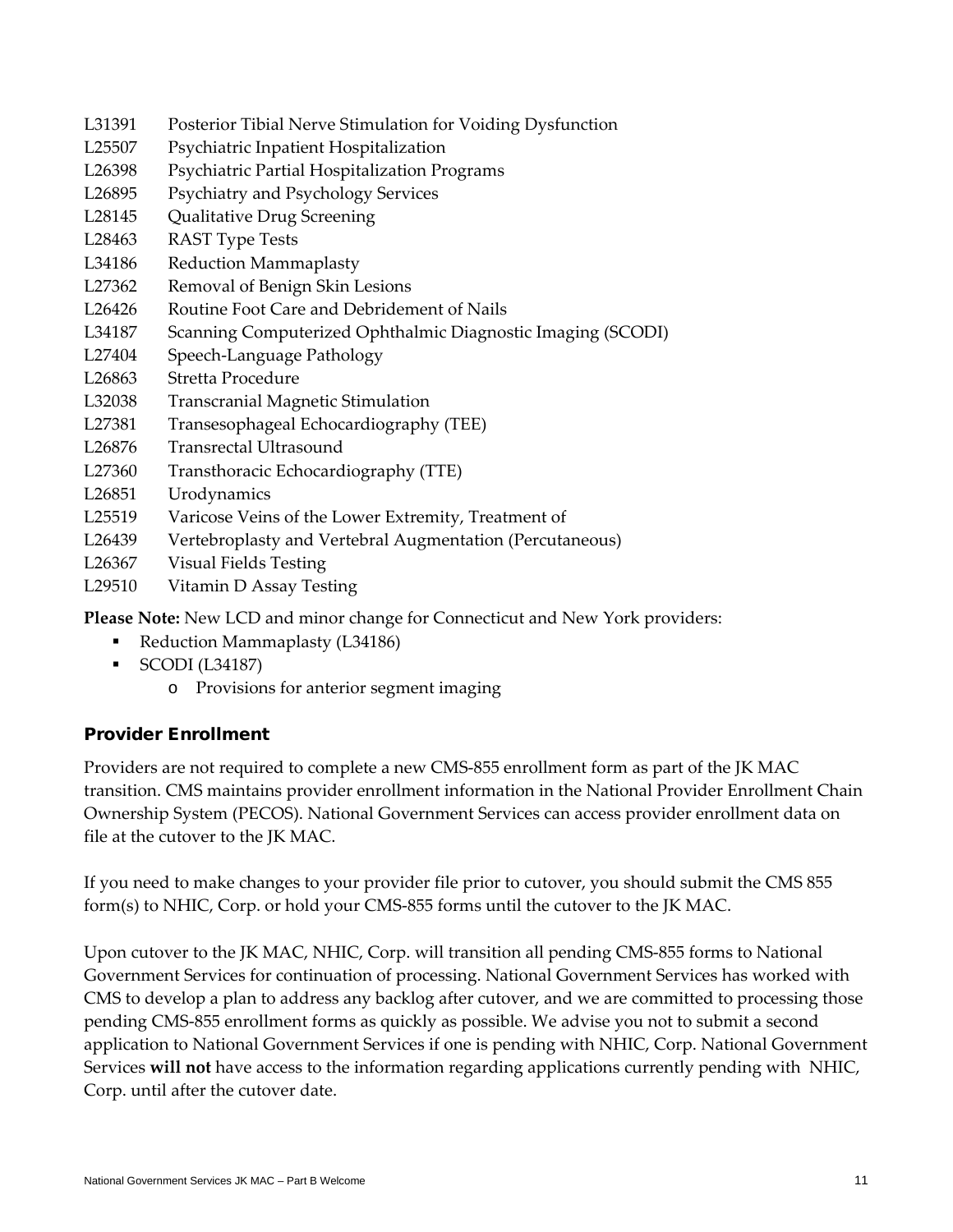#### **Do I need a new Provider ID (PTAN/NPI)?**

National Government Services will not be issuing a new PTAN for Part B providers as a result of the JK MAC transition. You will continue to use your existing PTAN/NPI as you do today. In addition, your current NPI will continue to be valid for claim submissions to us upon transition.

## Electronic Funds Transfer - No Action Needed

National Government Services has received confirmation from CMS that a new Form CMS-588 (5/10) Electronic Funds Transfer (EFT) Authorization Agreements will not be required to be submitted during the transition from NHIC, Corp. to National Government Services. Providers who were currently not set up to receive electronic payments should have already received a previous revalidation request and should have made the switch to electronic payments. If you have not done this revalidation and are currently receiving paper checks, we encourage you to submit an updated CMS-588 (5/10) form to begin receiving your Medicare payments electronically.

Once transitioned to National Government Services, as part of the normal enrollment or revalidation process, we will continue to review your file and confirm that you are set up with electronic payments and that you are using the most recent version of the new CMS-588 (5/10) form.

#### Electronic Data Interchange

## **Vital Information for Submitting EDI Claims to National Government Services, JK A/B MAC for Part B Providers in Maine, Massachusetts, New Hampshire, Rhode Island, and Vermont**

In an effort to assist all NHIC, Corp. Part B submitters during the transition, National Government Service and NHIC, Corp. have developed an early boarding process for all electronic submitters. Please review the details in this notice so that you can start early and avoid the potential for any delays after the cutover date of October 25, 2013, when all pending and in-process operations will be transferred to National Government Services.

#### **Overview**

The National Government Services Enterprise Gateway (Gateway) provides an electronic interface between Medicare Enterprise Data Centers, National Government Services and the Part B provider community, which consists of thousands of physicians, laboratories, ambulance suppliers, etc., and other trading partners.

Early boarding is a term that refers to the process allowing submitters to establish connectivity to and submit claims through the National Government Services EDI Gateway and receive remittances through the National Government Service EDI mailbox prior to cutover to the JK MAC on October 25, 2013. During the early boarding period, NHIC, Corp. will continue to process claims. JK trading partners will need to submit claims and claim status inquiry files through the National Government Services EDI Gateway with the current contractor numbers. These files will be delivered to the NHIC, Corp. region for processing. Acknowledgement files (999 and 277 CA) will be downloaded from the National Government Service EDI Gateway mailboxes. The 835 Electronic Remittance Advice and the 277 Claim Status Inquiry Response files will be delivered to both the National Government Service EDI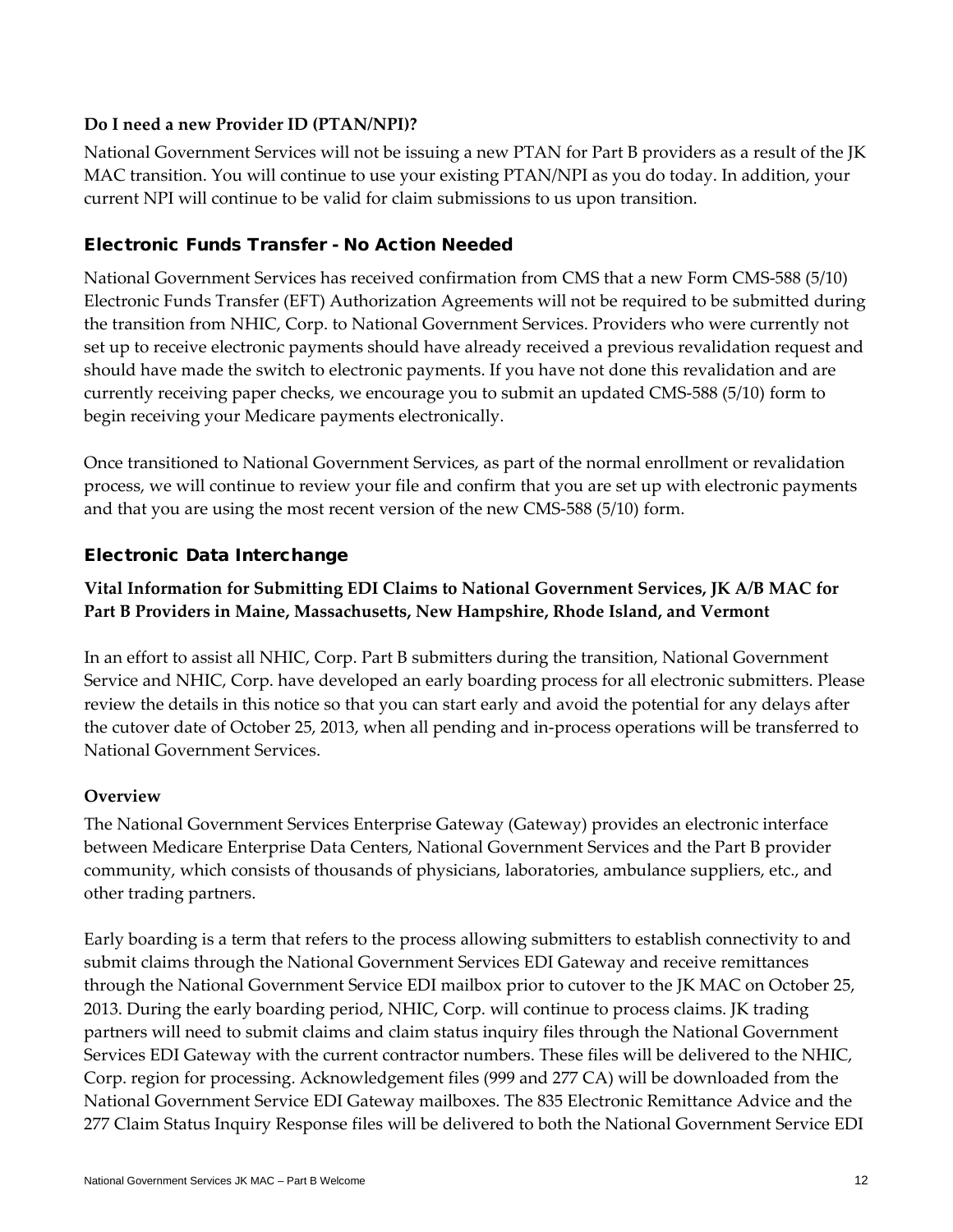mailboxes and the NHIC, Corp. mailboxes. Early boarding will allow current electronic claim submitters to familiarize themselves with the new system. National Government Services encourages submitters to take advantage of this opportunity and avoid the last minute rush and unnecessary delay in payments. **We recommend early boarding to all electronic submitters.**

#### **New Telecommunications Requirements for the National Government Services EDI Gateway**

All connectivity to the National Government Services EDI Gateway **must be obtained via a Network Service Vendor (NSV)**. NSV profiles are available on the National Government Services JK Web site. Based on CMS regulations, National Government Services requires connectivity to the National Government Services EDI Gateway for exchange of EDI data through select NSVs. These vendors offer services and benefits that include:

- Connections for submission and receipt of Health Insurance Portability and Accountability Act (HIPAA) transactions
- Access to the Fiscal Intermediary Standard System (FISS)/Direct Data Entry (DDE) Provider Online System (for Medicare Part A providers) and the Professional Provider Telecommunication Network (PPTN) (for Medicare Part B providers)
- Access to the CMS HIPAA Eligibility Transaction System (HETS) application for eligibility inquiry and response.

Vendors who have connectivity to the National Government Services EDI Gateway are listed from the link below; to receive additional information on the services provided by these NSVs and pricing structures, please use the contact information provided.

To access NSV options:

- Go to [http://www.NGSMedicare.com/wps/portal/ngsmedicare/jktransition](http://www.ngsmedicare.com/wps/portal/ngsmedicare/jktransition)
- Under "Transition Information A-Z" select "Electronic Data Interchange Information"
- Select: Network Service Vendor (NSV) Profile
- When prompted, select to either open or save the file to view the list of approved NSVs

NHIC, Corp. previously communicated the need for electronic submitters to migrate to an NSV. For additional information, please refer to the following link:

 [Announcing the NHIC MAC J14 Initiative to Discontinue Modem Connections By August 15,](http://www.medicarenhic.com/providers/articles/EDIUpdate061313.pdf)  [2013](http://www.medicarenhic.com/providers/articles/EDIUpdate061313.pdf)

**Note: You must have connectivity in place with one of the approved NSVs to participate in the early boarding initiative.** If you are already using one of these NSVs for batch file transfer, or eligibility, you may simply contact them to request access to the National Government Service EDI Gateway.

For a complete list of technical details for the early boarding process:

- Go to [http://www.NGSMedicare.com/wps/portal/ngsmedicare/jktransition](http://www.ngsmedicare.com/wps/portal/ngsmedicare/jktransition)
- Under "Transition Information A-Z" select ["Medicare Part B EDI Early Boarding Technical](http://www.ngsmedicare.com/ngs/portal/ngsmedicare/j14%20mac%20-%20part%20b%20providers/!ut/p/a1/tVLLbsIwEPyV9MAReUOM4xwjJCjQgAi0kFwqkzjBQJyQWPTx9TgFqa0qXoda8mFWu7M7o0EhWqBQsr1ImRK5ZNsah-QVPK_jdtsYemRiQ3_UdnzLeqb-mKA5ClEYSVWoFQpkWmU8FhEreZRLxaVqwI9aA1TJZCVq7qoB643xjY2MKV4KttV1E2sUGU2jYKUylkZR5nsR87KqdxUs5TGvRCq_UCRiFEASUZxQ0J_YBJaO1aKJjR0T246NqallBLWMM8-FaypP84PpsYGOZxb0JxRe_EnbH5n4znnwHIC-S6bdXg-s8ah1k8tXGI4NFyT-ZvirIdBH2mevwBhN73B8cIMlYr3bha6OT52Vd4UW_54fvbRVeh0vrXOkVk0hkxwtLgwMrrl6hnFjnASgIsvoOhkOn4j_-DlLsjlV9OPNfTgAO3FHhw!!/dl5/d5/L2dBISEvZ0FBIS9nQSEh/?1dmy&urile=wcm%3apath%3a%2Fngsmedicarecontent%2Fngsmedicare%2Ftransitions%2Fjk%2Btransition%2Bmaterial%2Fmedicare%2Bpart%2Bb%2Bedi%2Bearly%2Bboarding%2Btechnical%2Brequirements%2Bfor%2Bjurisdiction%2Bk%2Bmaine%252C%2Bmassachusetts%252C%2Bnew%2Bhampshire%252C%2Brhode%2Bisland%252C%2Band%2Bvermont)  [Requirements for Jurisdiction K Maine, Massachusetts, New Hampshire, Rhode Island, and](http://www.ngsmedicare.com/ngs/portal/ngsmedicare/j14%20mac%20-%20part%20b%20providers/!ut/p/a1/tVLLbsIwEPyV9MAReUOM4xwjJCjQgAi0kFwqkzjBQJyQWPTx9TgFqa0qXoda8mFWu7M7o0EhWqBQsr1ImRK5ZNsah-QVPK_jdtsYemRiQ3_UdnzLeqb-mKA5ClEYSVWoFQpkWmU8FhEreZRLxaVqwI9aA1TJZCVq7qoB643xjY2MKV4KttV1E2sUGU2jYKUylkZR5nsR87KqdxUs5TGvRCq_UCRiFEASUZxQ0J_YBJaO1aKJjR0T246NqallBLWMM8-FaypP84PpsYGOZxb0JxRe_EnbH5n4znnwHIC-S6bdXg-s8ah1k8tXGI4NFyT-ZvirIdBH2mevwBhN73B8cIMlYr3bha6OT52Vd4UW_54fvbRVeh0vrXOkVk0hkxwtLgwMrrl6hnFjnASgIsvoOhkOn4j_-DlLsjlV9OPNfTgAO3FHhw!!/dl5/d5/L2dBISEvZ0FBIS9nQSEh/?1dmy&urile=wcm%3apath%3a%2Fngsmedicarecontent%2Fngsmedicare%2Ftransitions%2Fjk%2Btransition%2Bmaterial%2Fmedicare%2Bpart%2Bb%2Bedi%2Bearly%2Bboarding%2Btechnical%2Brequirements%2Bfor%2Bjurisdiction%2Bk%2Bmaine%252C%2Bmassachusetts%252C%2Bnew%2Bhampshire%252C%2Brhode%2Bisland%252C%2Band%2Bvermont)  [Vermont](http://www.ngsmedicare.com/ngs/portal/ngsmedicare/j14%20mac%20-%20part%20b%20providers/!ut/p/a1/tVLLbsIwEPyV9MAReUOM4xwjJCjQgAi0kFwqkzjBQJyQWPTx9TgFqa0qXoda8mFWu7M7o0EhWqBQsr1ImRK5ZNsah-QVPK_jdtsYemRiQ3_UdnzLeqb-mKA5ClEYSVWoFQpkWmU8FhEreZRLxaVqwI9aA1TJZCVq7qoB643xjY2MKV4KttV1E2sUGU2jYKUylkZR5nsR87KqdxUs5TGvRCq_UCRiFEASUZxQ0J_YBJaO1aKJjR0T246NqallBLWMM8-FaypP84PpsYGOZxb0JxRe_EnbH5n4znnwHIC-S6bdXg-s8ah1k8tXGI4NFyT-ZvirIdBH2mevwBhN73B8cIMlYr3bha6OT52Vd4UW_54fvbRVeh0vrXOkVk0hkxwtLgwMrrl6hnFjnASgIsvoOhkOn4j_-DlLsjlV9OPNfTgAO3FHhw!!/dl5/d5/L2dBISEvZ0FBIS9nQSEh/?1dmy&urile=wcm%3apath%3a%2Fngsmedicarecontent%2Fngsmedicare%2Ftransitions%2Fjk%2Btransition%2Bmaterial%2Fmedicare%2Bpart%2Bb%2Bedi%2Bearly%2Bboarding%2Btechnical%2Brequirements%2Bfor%2Bjurisdiction%2Bk%2Bmaine%252C%2Bmassachusetts%252C%2Bnew%2Bhampshire%252C%2Brhode%2Bisland%252C%2Band%2Bvermont) "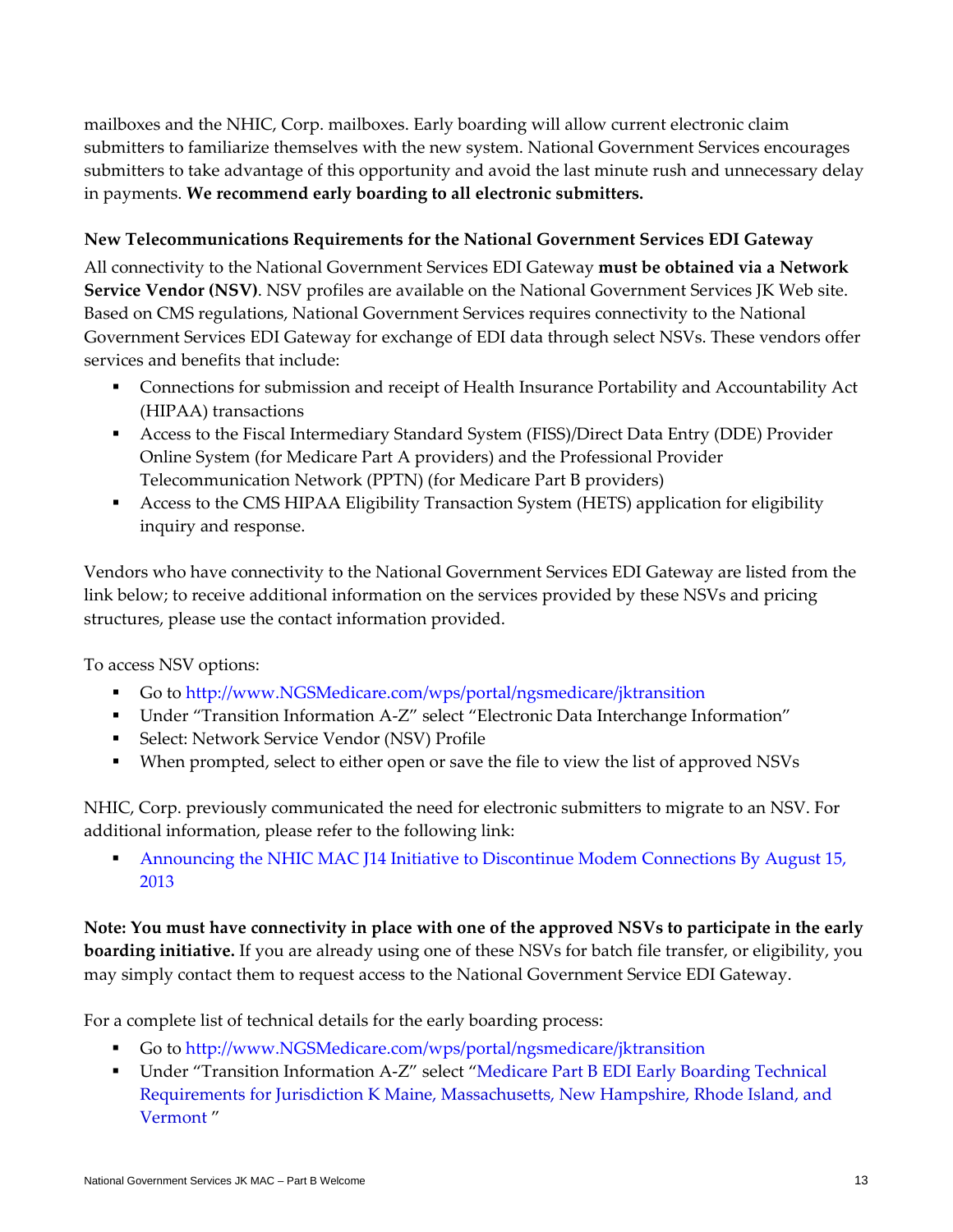## **J14/JK Part B Electronic Trading Partners Contractor Number Changes - Cutover Impact**

The J14 Part B workloads for Maine Massachusetts, New Hampshire, Rhode Island and Vermont will transition from the J14 MAC to the JK MAC after 5:00 p.m. ET on Friday, October 25, 2013.

Upon transition to National Government Services A/B MAC, it will be necessary for you to change the contractor number in your electronic files to reflect the new JK MAC.

There will be minimal changes to the 837 claim and 276 claim status inquiry files to accommodate the new Medicare contractor number assigned to the JK workloads.

| <b>JK SEGMENT</b>                                                         | <b>JK MAC</b><br><b>CONTRACTOR #</b>      | DATE OF TRANSITION TO NATIONAL<br><b>GOVERNMENT SERVICES A/B MAC</b> |
|---------------------------------------------------------------------------|-------------------------------------------|----------------------------------------------------------------------|
| Part B                                                                    |                                           |                                                                      |
| Maine<br><b>Massachusetts</b><br>New Hampshire<br>Vermont<br>Rhode Island | 14112<br>14212<br>14312<br>14512<br>14412 | 10/25/2013 as of 5:00 p.m. ET                                        |

Below is the listing of new contractor numbers, along with the transition date:

Once transition begins, it will be necessary to remove the legacy contractor number and replace it with the appropriate National Government Services contractor number, in any data elements in the 837 or 276 files. **Therefore, files transmitted after 5:00 p.m. on Friday, October 25, 2013 must have the new contractor number.**

**Failure to submit the correct contractor number after transition will result in the batch file being rejected.**

| <b>CONTRACTOR NUMBER</b>                                   | <b>ISA08 RECEIVER ID</b>            | <b>ISA08 RECEIVER ID</b>            |
|------------------------------------------------------------|-------------------------------------|-------------------------------------|
| Refer to above table for the<br>applicable contract number | <b>GS03 Application Receiver ID</b> | <b>GS03 Application Receiver ID</b> |
| Refer to above table for the                               | NM109 (1000B Loop) Receiver         | NM109 (2100A Loop) Payer            |
| applicable contract number                                 | Primary Identifier                  | Identifier                          |
| Refer to above table for the                               | NM109 (2010BB Loop) Receiver        | NM109 (2010BB Loop) Receiver        |
| applicable contract number                                 | Primary Identifier                  | Primary Identifier                  |

With the implementation of the acknowledgement transactions 999 and 277 claims acknowledgment (CA) to standardize the reporting of inbound transactions (i.e., 837 claim, 276 claim status inquiry), there will be minimal impact to implementation of the HIPAA transaction with the transition to National Government Services.

In addition to the acknowledgment transactions, National Government Services EDI supplies an additional report – the TRN Report, which is generated when there are significant structural issues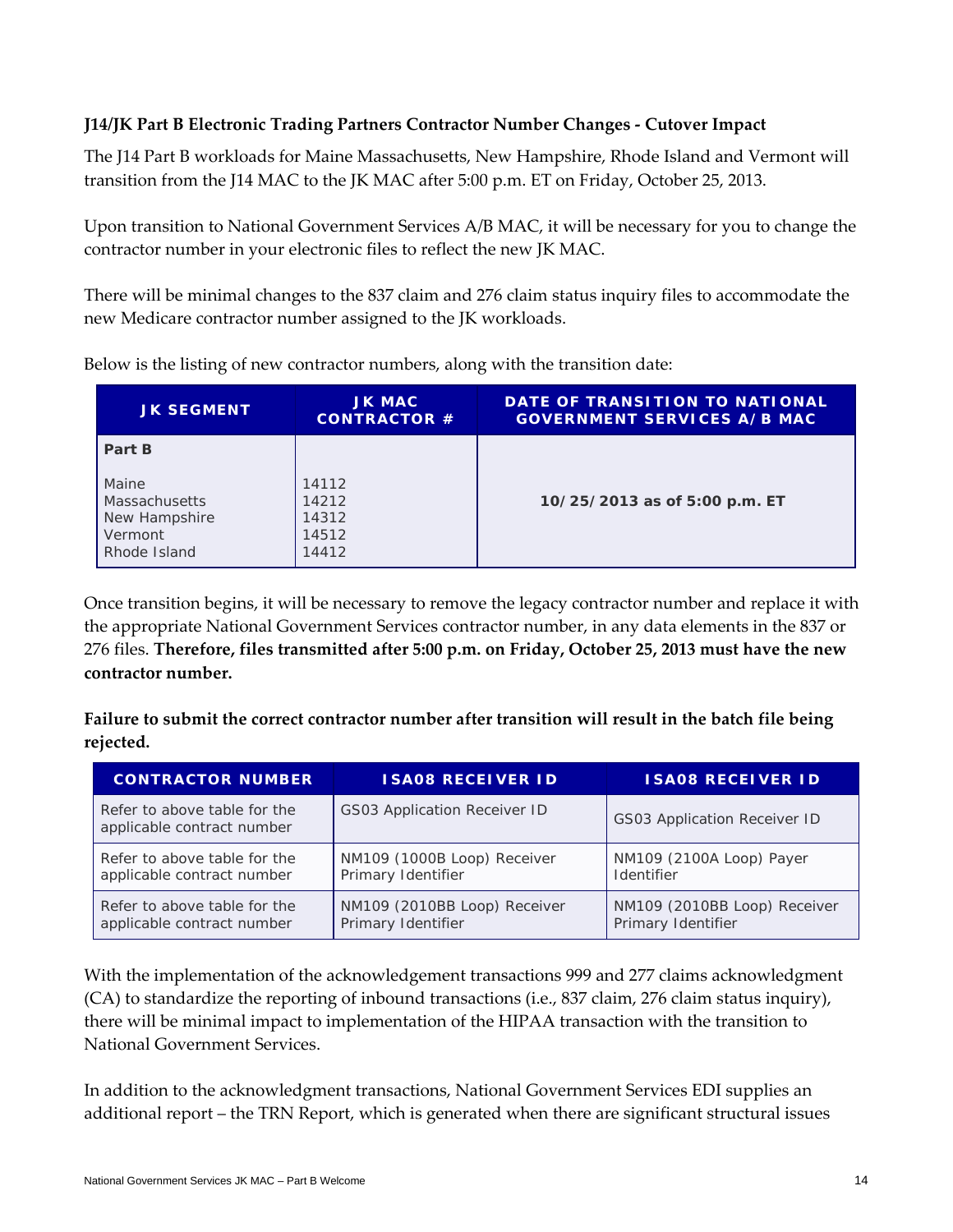with an 837 or 276 file preventing translation. A sample of this report can be found on the National Government Services Web site. To access:

- Go to the [http://www.NGSMedicare.com](http://www.ngsmedicare.com/wps/portal/ngsmedicare/welcome) **start page**
- Select your **line of business** as applicable
- Accept the **site attestation**
- Select **Claims > Electronic Submissions (EDI)** from the left navigation
- Select **Version 5010**
- Select **How to Read Acknowledgements – 999 and 277CA Reports** under **Technical Information and Guides**

If you have any questions, please contact the National Government Services EDI Help Desk at 888-379- 9132.

#### **EDI System Outages for Transition Activities**

A series of planned system outages impacting all contracts has been planned from 5:00-9:00 p.m. ET for the dates listed below. With each outage, EDI Trading Partners for all contracts will be unable to access the EDI Gateway for batch file transfer activities including claim submissions.

We will need to disable the legacy contractor numbers and implement the MAC contractor numbers following the 5:00 p.m. ET cut off on the last business day before cutover. The schedule for each outage is as follows:



# Cessation of Electronic Data Interchange Enrollment Requests for NHIC, Corp. Part A, Part B and HH&H Providers

NHIC, Corp. will stop accepting EDI enrollment requests Monday, September 30, 2013. Processing of EDI enrollment requests received by NHIC, Corp. prior to Monday, September 30, 2013 will continue through Friday, October 4, 2013.

Beginning Tuesday, October 1, 2013, EDI enrollment requests should be submitted to National Government Services via the online EDI Enrollment forms located on the National Government Services Web site under **Claims > Electronic Submissions (EDI) > Enrollment Information > Enrollment Forms.** EDI enrollment requests received for Part A by National Government Services between Tuesday, October 1, 2013 and the cutover date of Friday, October 18, 2013, will be held until National Government Services can process the requests as the JK MAC following workload transition on October 21, 2013. EDI enrollment requests received for Part B by National Government Services between Tuesday, October 1, 2013 and the cutover date of Friday, October 25, 2013, will be held until National Government Services can process the requests as the JK MAC following workload transition on October 28, 2013.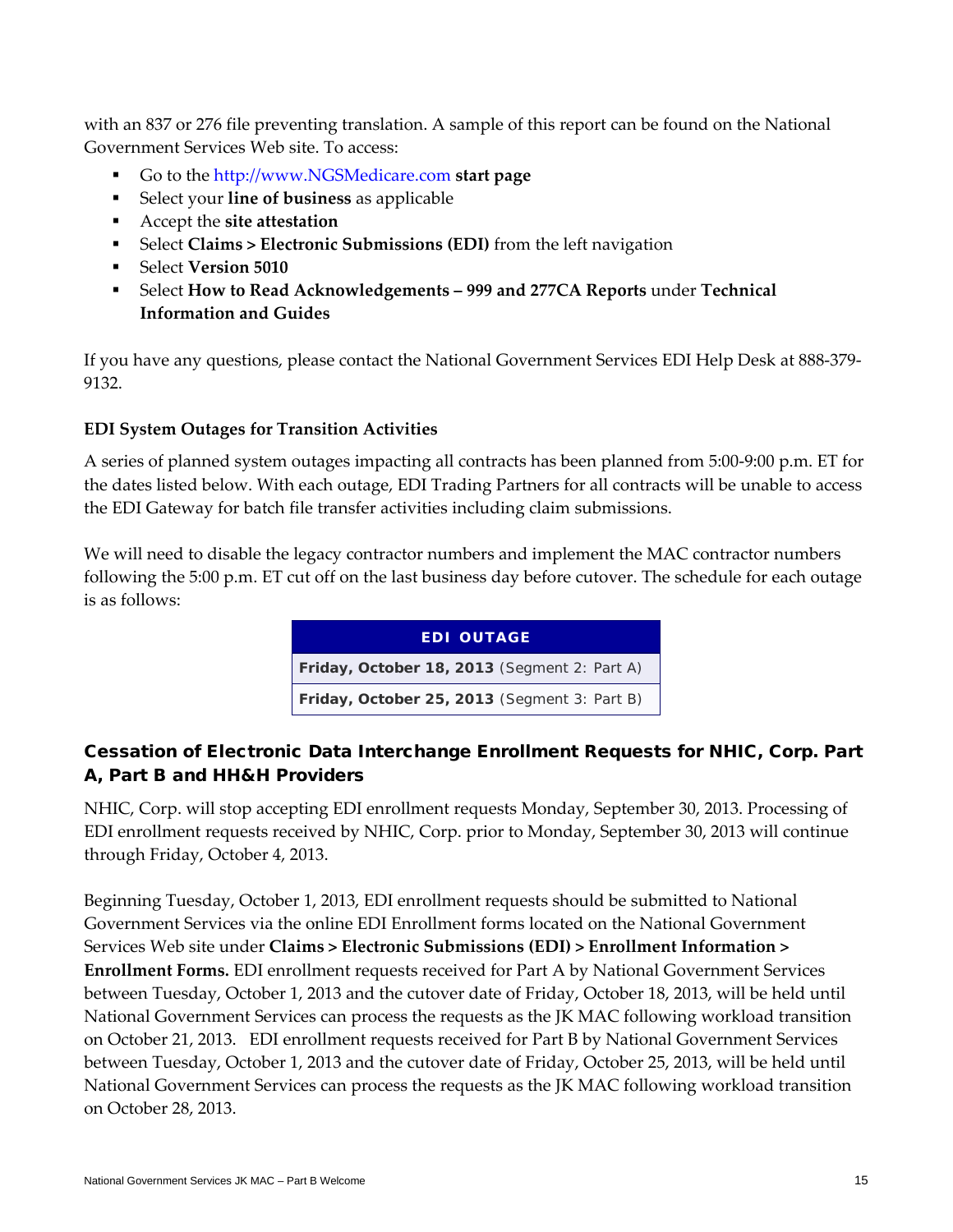## **EDI Help Desk**

Beginning Monday, October 21, 2013 for Part A and Monday, October 28, 2013 for Part B, all EDI questions should be directed to the National Government Services EDI Help Desk at 888-379-9132 or by submitting the EDI Online Inquiry Form found on the National Government Services Web site.

## **To access the EDI E-mail Inquiry Form**

- o Go to [http://www.NGSMedicare.com](http://www.ngsmedicare.com/) start page
- o Select your line of business as applicable
- o Accept the site attestation
- o Select Claims > Electronic Submissions (EDI) from the left navigation; and then select the EDI E-mail Inquiry Form under Contact Information

# **Elimination of Stratford as Free Contractor-Supplied Software for Part B**

NHIC, Corp. like all MACs, provides free Medicare-only billing software. The NHIC, Corp. version of the software is known as "Stratford." After October 25, 2013, NHIC, Corp. **will not provide technical support for the Stratford software product.** 

National Government Services utilizes PC-ACE Pro 32 software as the free contractor-supplied claims submission software. Current NHIC, Corp. providers who use the NHIC, Corp. free software program, Stratford, **will need to migrate to the PC-ACE Pro 32 software prior to the transition to National Government Services on October 25, 2013,** or chose one of the following options:

- 1. Contract with Stratford directly for their full support for transition to the National Government Services Electronic Data Interchange (EDI) Gateway. National Government Services will not support the Stratford software during Early Boarding or after the cutover on October 25, 2013. For additional information regarding Stratford Software support, please see visit the NHIC, Corp. Web site at [http://nhic.medicaresoftware.net/.](http://nhic.medicaresoftware.net/)
- 2. Install the National Government Services PC-ACE Pro 32 v2.48version. There will be no conversion available for your beneficiary data. Therefore it will be necessary to enter your patient information.
- 3. Select an alternate software vendor.

All providers will need to have NSV connectivity to access the National Government Services EDI Gateway. Those providers who currently utilize the NHIC, Corp. Part B supplied Stratford software program who wish to take advantage of the Early Boarding opportunity may do so if they have established connectivity via an NSV (see above for more information on NSV).

# **Information About PC-ACE Pro 32 Software**

PC-ACE Pro32 is a professional stand-alone claims processing system that enables an electronic submitter to store demographic information, enter and store claim information, and prepare files for Medicare Part B. These files are prepared in the HIPAA-compliant 837 ANSI 5010 format. The software was developed and is licensed from Systems Design, Inc. (SDI), who maintains and upgrades the program as necessary.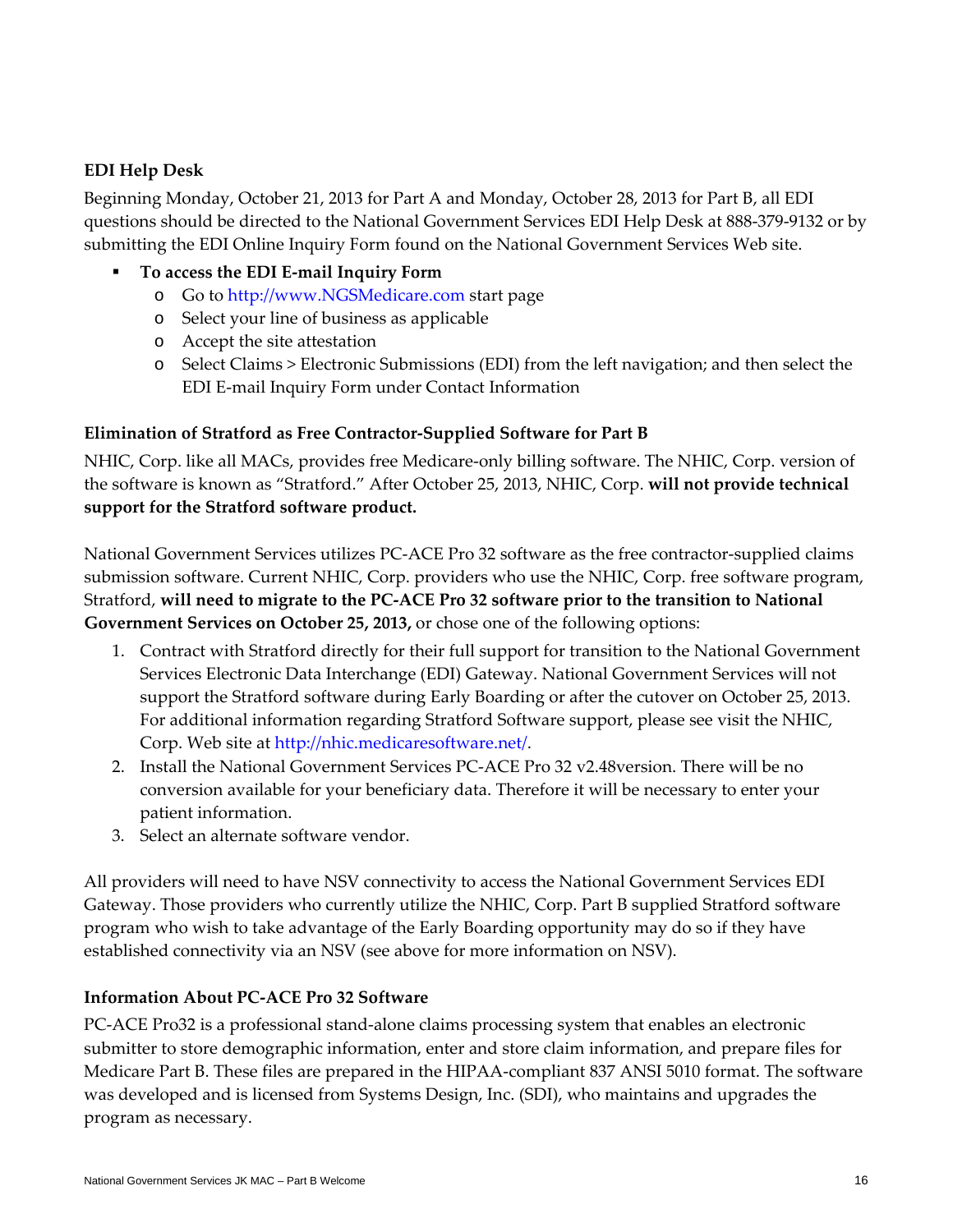The PC-ACE Pro32 software program is an effective and easy-to-use system for entering Medicare claims. PC-ACE Pro32 offers the ability to key all claim data prior to establishing a connection with National Government Services.

Some other features of PC-ACE Pro32 include:

- Networking capabilities;
- Quarterly releases;
- Full Medicare claim data entry capability with comprehensive editing;
- Real-time claim editing and automated code validation (procedure, diagnosis, etc.);
- Pre-loaded with place of service codes, type of service codes, provider specialty codes, HCPCS procedure codes, modifiers, International Classification of Diseases, Ninth Revision, Clinical Modification (ICD-9-CM) codes, taxonomy codes, claim adjustment reason codes and remittance remark codes;
- A "Charges Master" file is available to compile a list of frequently used procedures and charges. This allows selection of procedure codes from a customized list instead of searching a complete list of HCPCS codes when entering claim information;
- Patient information database that will automatically post demographic patient information when entering claim data;
- Claims history and tracking capability;
- Backup, restore and file maintenance functions; and
- Comprehensive online help system.

## **Before requesting the PC-ACE Pro32 software program, please take a few minutes to ensure your computer meets the following technical requirements:**

- Digital Subscriber Line (DSL), cable modems, and VoIP (Voice-over Internet Protocol) phone service connections **cannot be used to connect to National Government Services EDI Gateway.**
- SVGA monitor 800 x 600 resolution or greater
- Adobe Acrobat reader version 4.0 or later (for overlaid claims printing).
- Windows 7, Vista, XP, 2000 or NT 4.0 Operating Systems

#### **Getting Started**

You will need to download the PC-ACE Pro 32 software from our Web site. Complete instructions for downloading the PC-ACE software are located under **Claims > Electronic Submissions (EDI) > Technical Information > Software >PC-ACE Pro32** click on the "Learn more about PC-ACE Pro32 (Professional)" link then [PC-ACE Pro32 Part B Full Install Instructions.](http://www.ngsmedicare.com/ngs/poc/ngsmedicare/pc-ace%20pro32%20part%20b%20full%20install%20instructions_professional?urile=wcm:path:ngsmedicarecontent/ngsmedicare/claims/electronic%20data%20interchange/pc-ace%20pro32%20part%20b%20full%20install%20instructions_professional&LOB=Part+B)

In addition, the "PC-ACE Pro32 Quick Reference Guide (Professional)" is located on our Web site under **Part B > Publications > Manuals**.

To download the software, go the PC-ACE download page at **Part B > Claims > Electronic Submissions (EDI) > PC-ACE Download Form**

[\(http://www.NGSMedicare.com/ngs/portal/ngsmedicare/pcacedownload?LOB=Part+B\)](http://www.ngsmedicare.com/ngs/portal/ngsmedicare/pcacedownload?LOB=Part+B), enter your